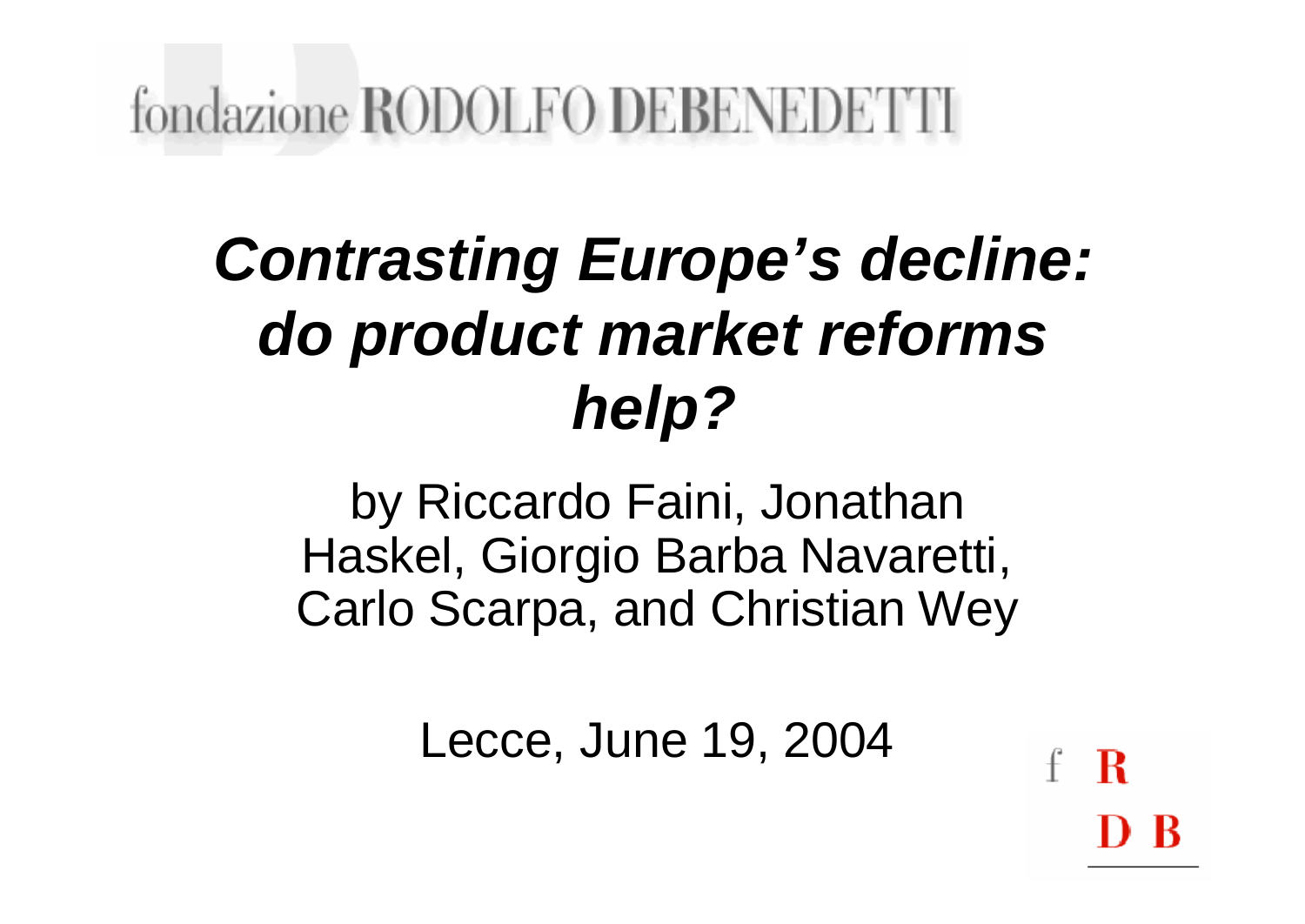## At the roots of Europe's problem

| <b>United States</b> |       |                     |     |           |       | Euro area          |     |
|----------------------|-------|---------------------|-----|-----------|-------|--------------------|-----|
|                      | 81-90 | $ 91-96 $ $ 97-02 $ |     |           | 81-90 | $ 91-96 $ $ 97-02$ |     |
|                      | 1.8   | 1.1                 | 1.0 |           | 0.5   | $-0.2$             | 1.3 |
| $(Y/L)$ '            | 1.1   | 1.4                 | 2.2 | $(Y/L)$ ' | 1.9   |                    | 1.0 |

- Europe's slowdown largely reflects lower productivity growth
- Europe has not managed to reconcile the twin objectives of high employment and fast productivity growth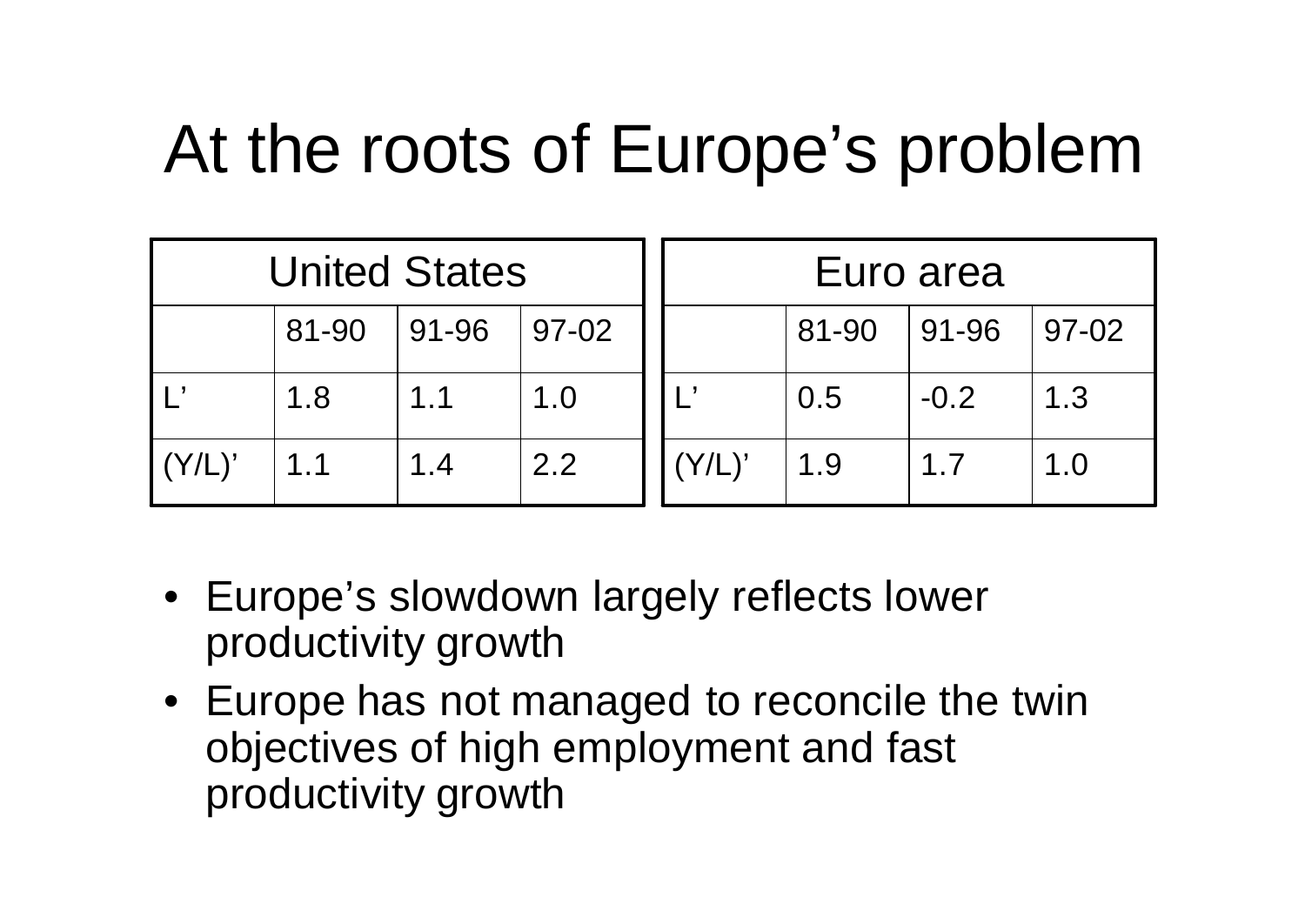#### **Decomposing the income gap between the Euro area and the US**



 $\Box$  hourly productivity  $\Box$  hours worked  $\Box$  employment rate  $\Box$  demography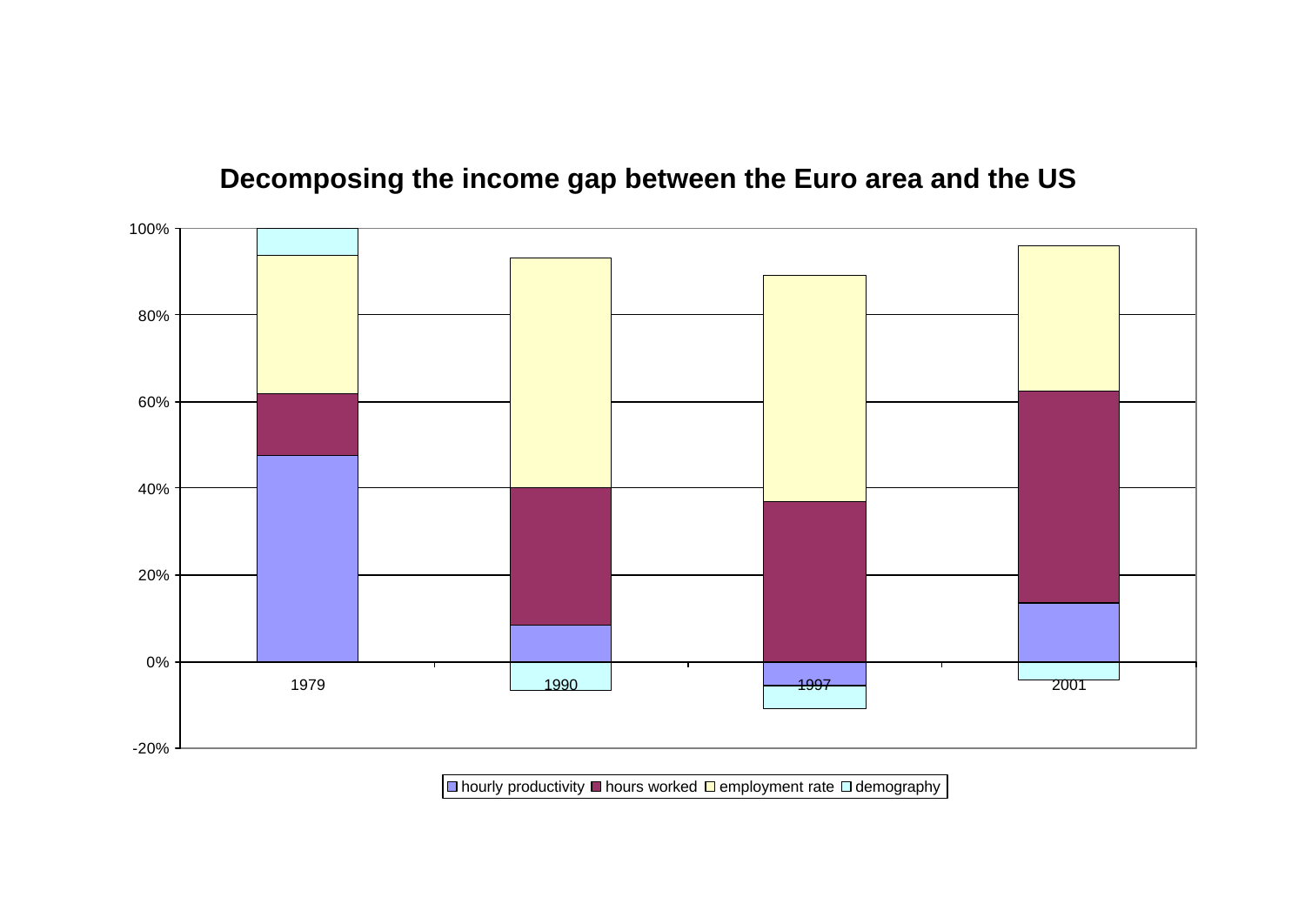## The motivations…

- Is there a link between product market reforms and productivity through:
	- greater efficiency?
	- innovation?
	- input output relationships?
	- incentives to implement labour market reforms?
- Theory is ambiguous and empirical evidence not always fully conclusive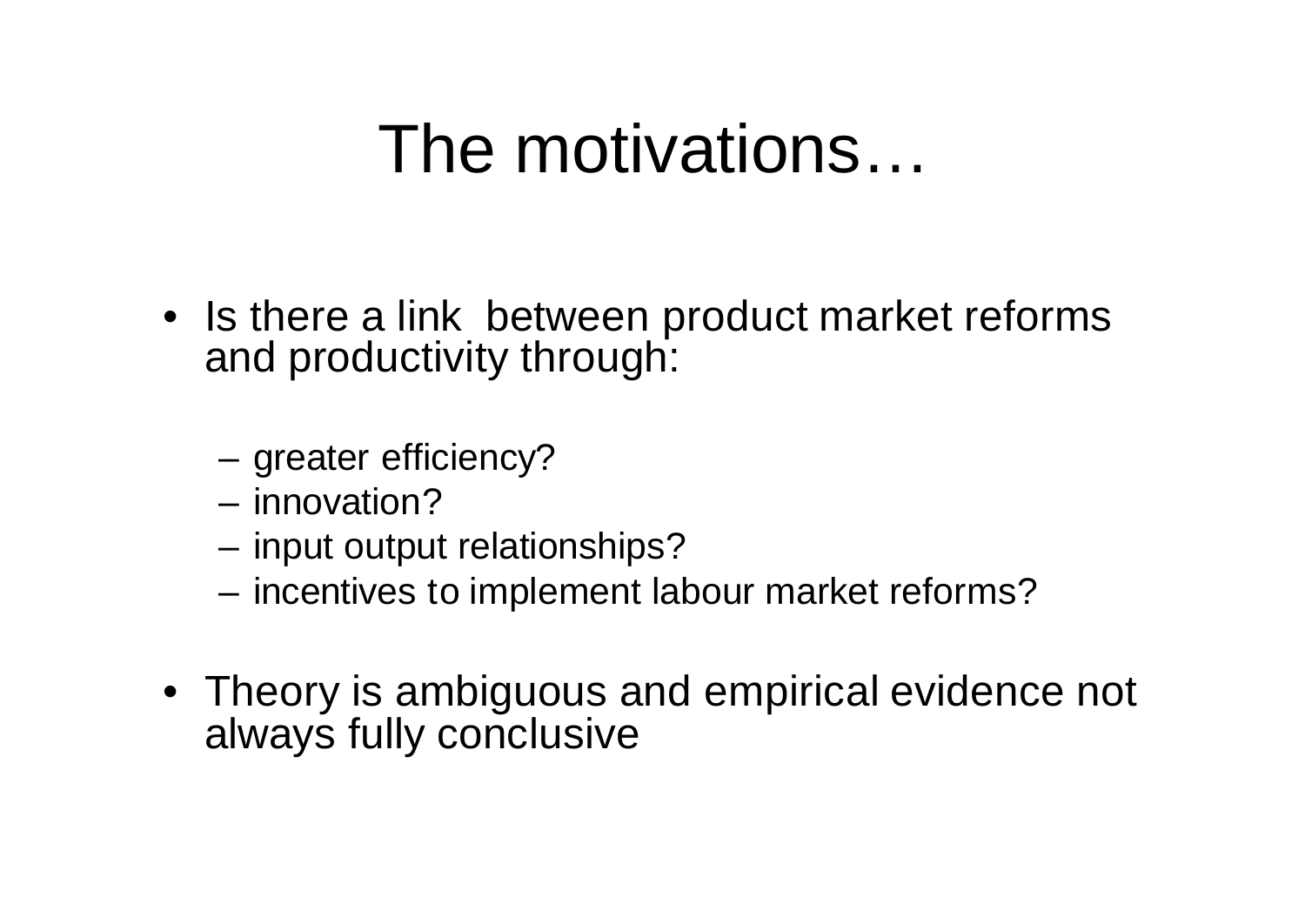## An overview…

- What we have learnt from theory and empirical evidence
- Focus on reforms in the service sector (where most of the unfinished agenda lies)
- Three case studies: Germany, Italy, UK
- Look at:
	- the trees (individual sectors)
	- the forest (input output analysis)
- Assess the impact of service regulation on manufacturing productivity and FDI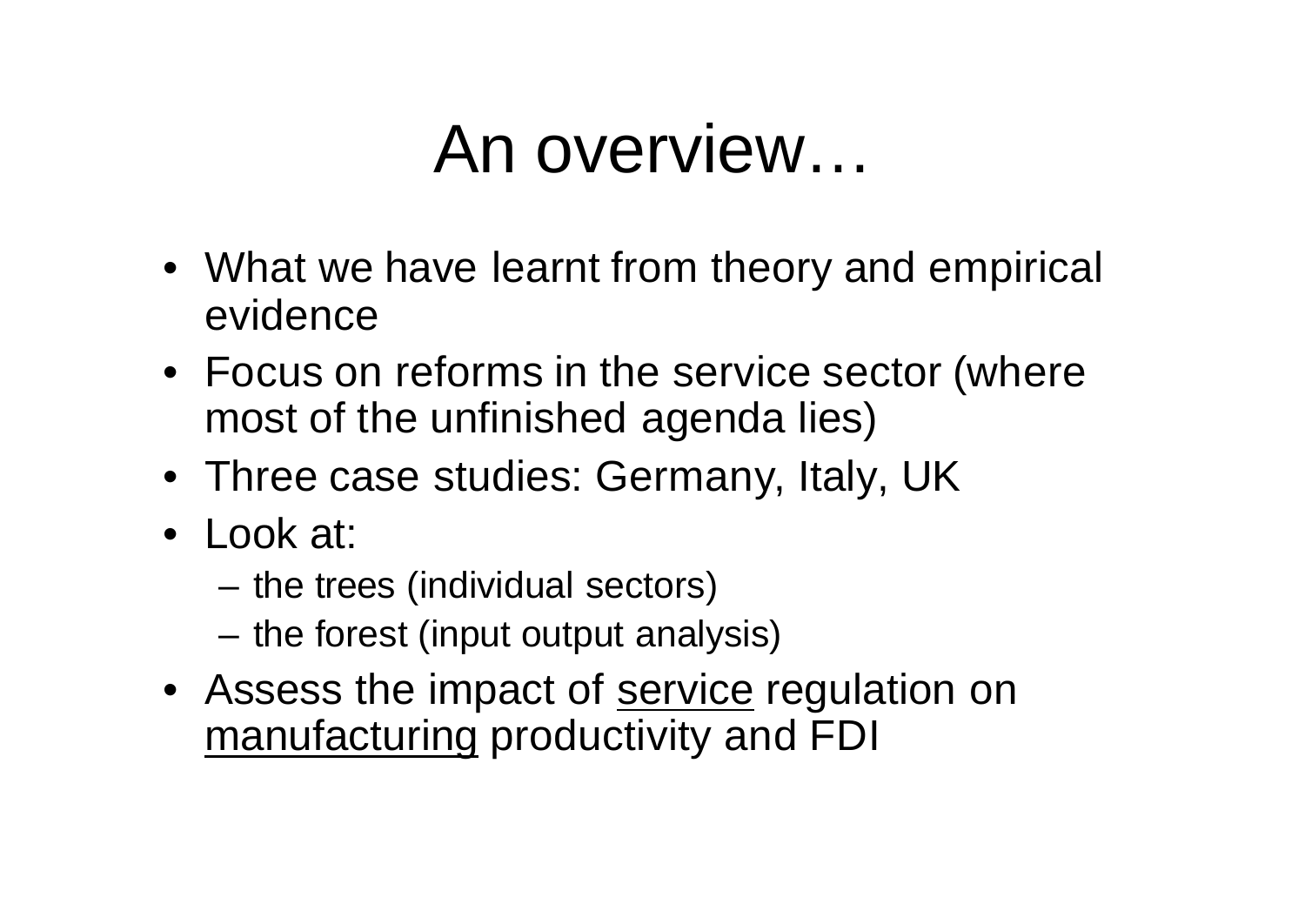## Ambiguous lessons from theory…

- Standard argument:
	- In imperfectly competitive markets, marginal costs equal marginal revenues rather than prices,
	- but static costs amount to just a few decimals of a percentage point of GDP.
- Dynamic effects are ambiguous
	- Contracting environment and asymmetric information (Hart, 1983, Vickers 1995 etc.)
	- Incentive to innovate (Aghion et al. 2003, Etro 2004)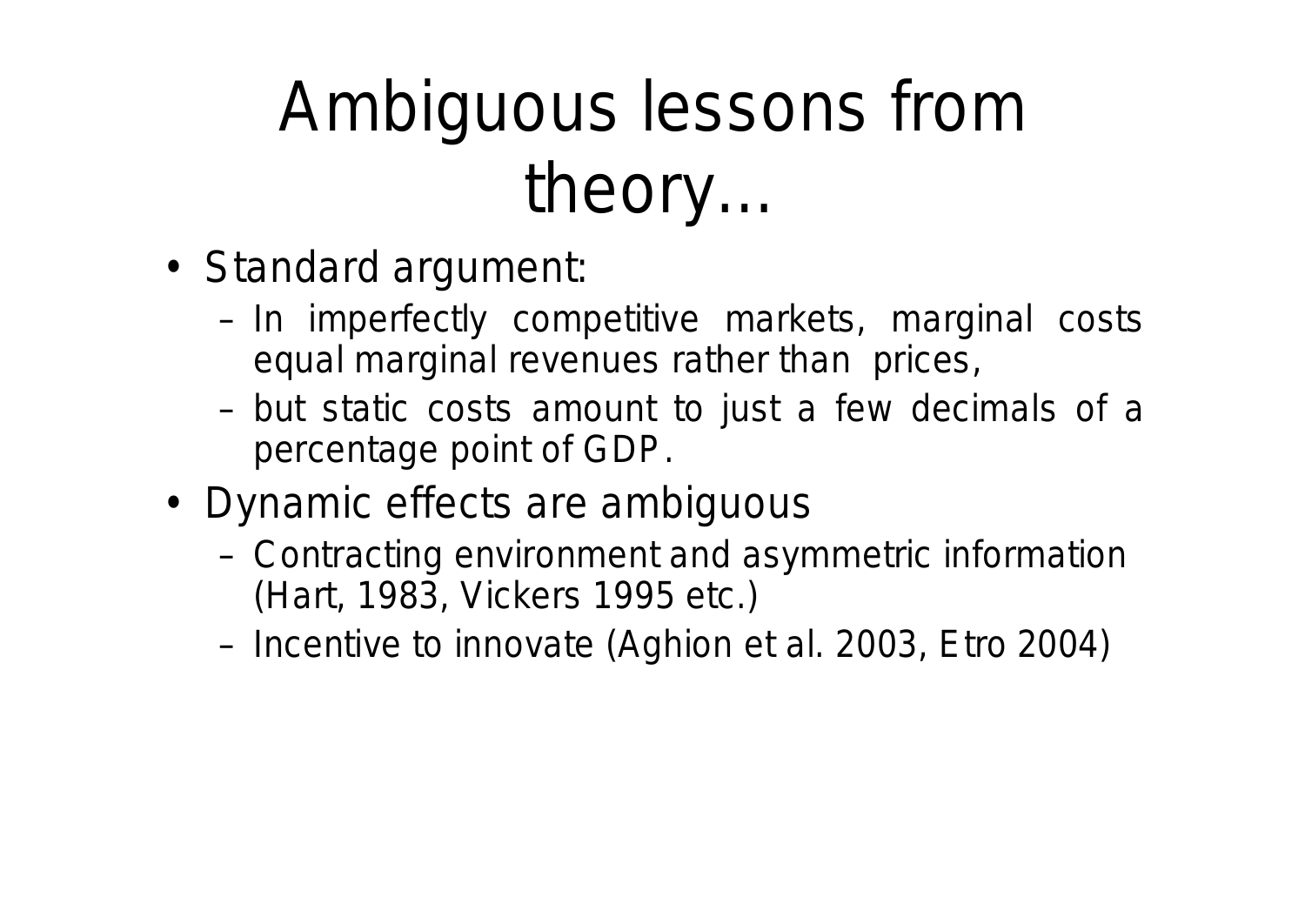### What does the empirical evidence show?

- Firm and industry level studies of effects of competition on efficiency:
	- $\Rightarrow$  not always positive  $(\ldots)$
- Studies of relationship between indicators of regulation and performance (Nicoletti and Scarpetta 2003….):
	- => deregulation improves efficiency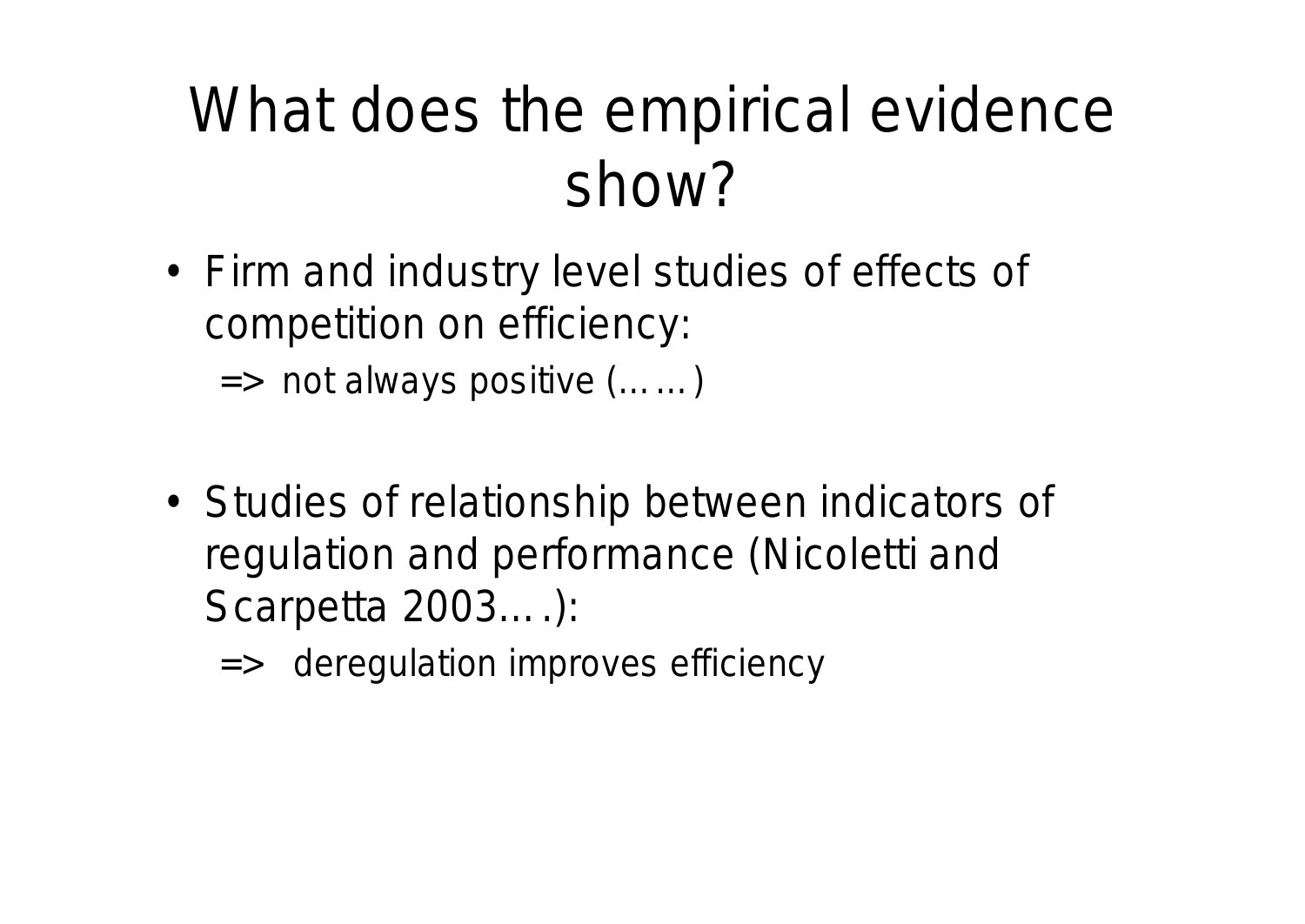## Limits of available evidence

- Reduced form estimations do not capture full set of determinants
	- => industry/country studies
- Focus on within sector effects and do not capture spillovers:
	- => input/output analysis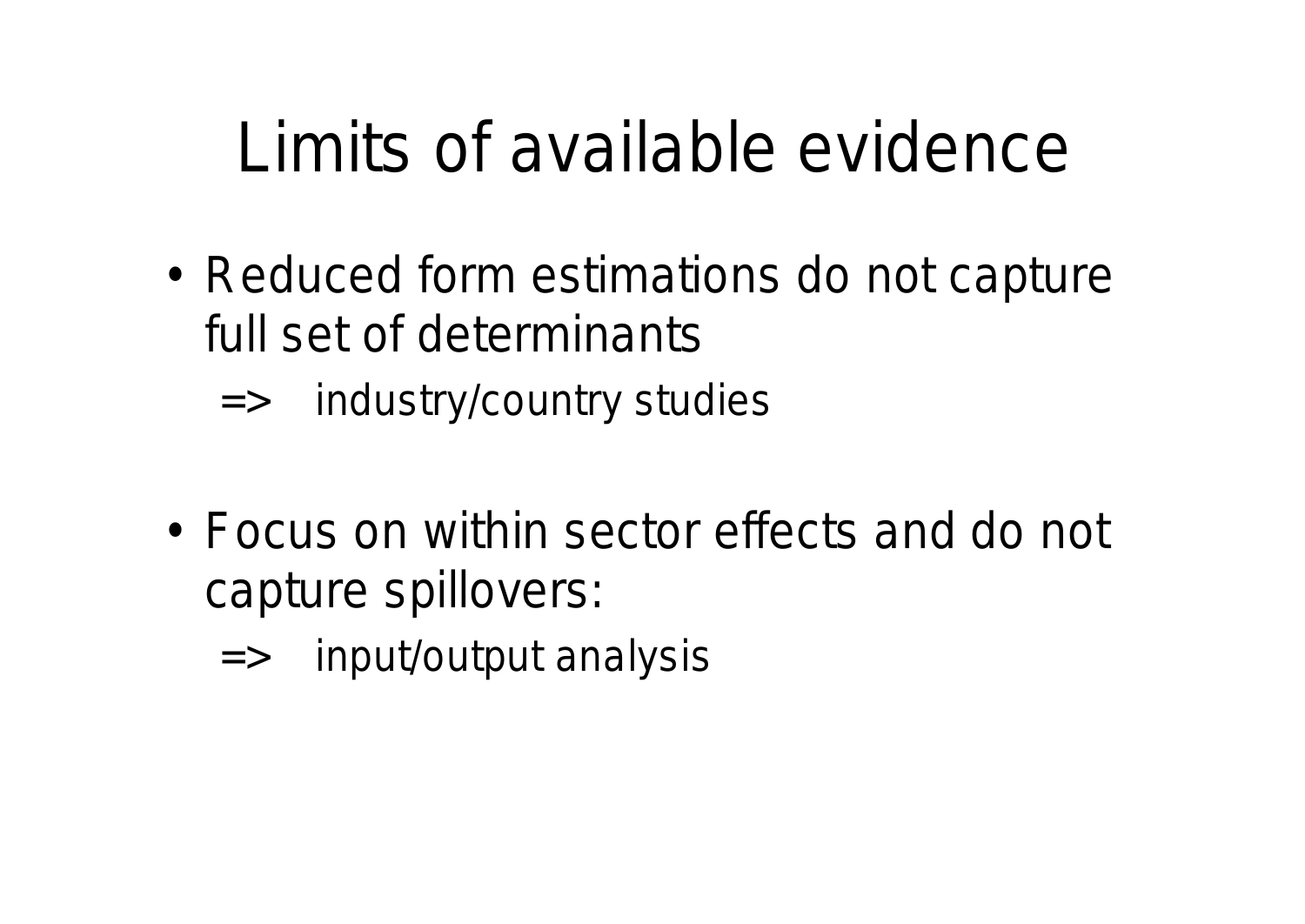## Why the service sector?

- 1. A key provider of inputs to the other sectors of the economy
- 2. This is where most of the unfinished reform agenda lies
- 3. Largely non tradeable

*1 + 2 + 3 Þ business services are a key determinant of competitiveness (however defined)*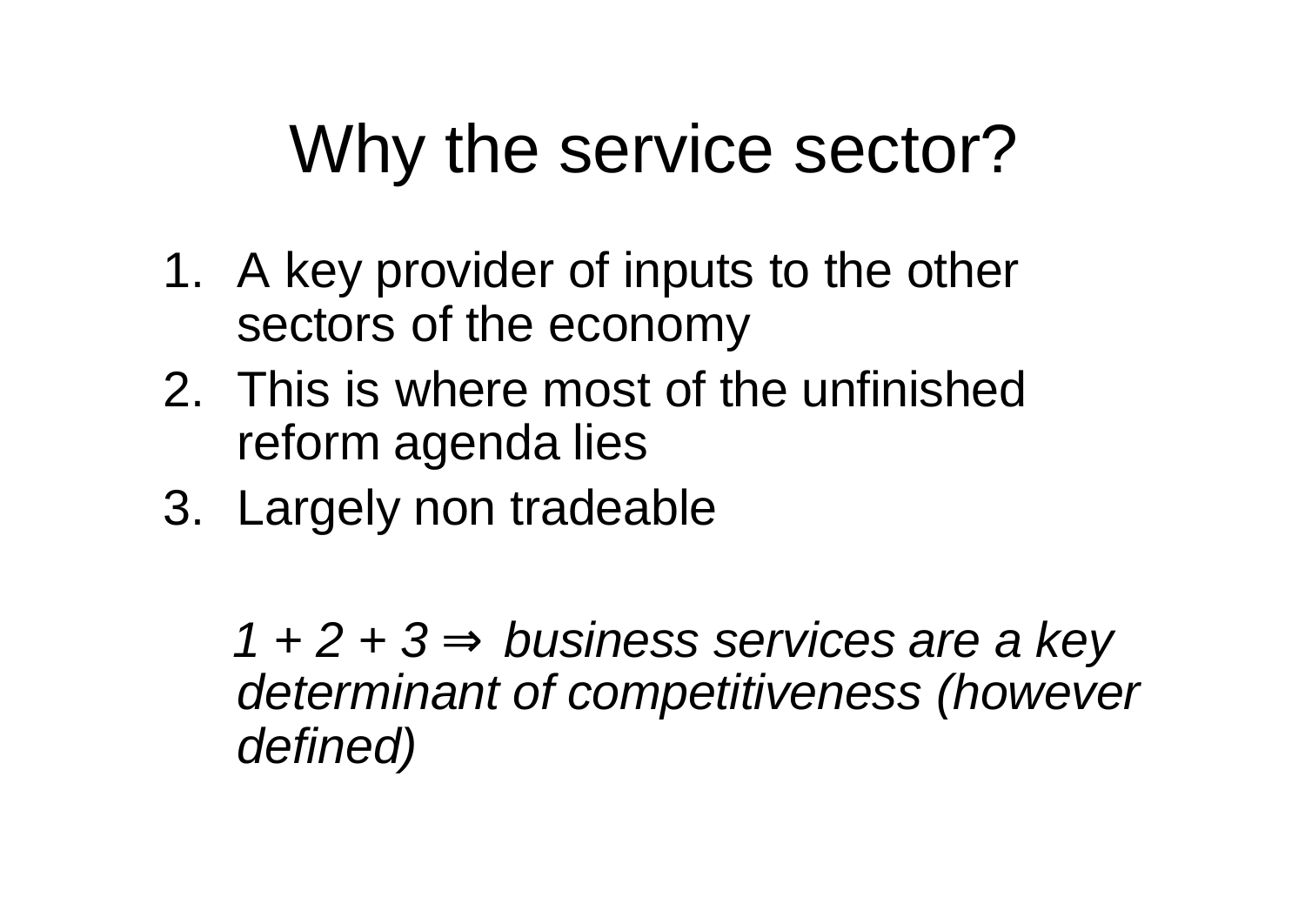## Three case studies

- Italy, Germany, UK
- Large European countries
- Wide range of liberalization experiences
- Need to take a close look at the reforms in individual countries/sectors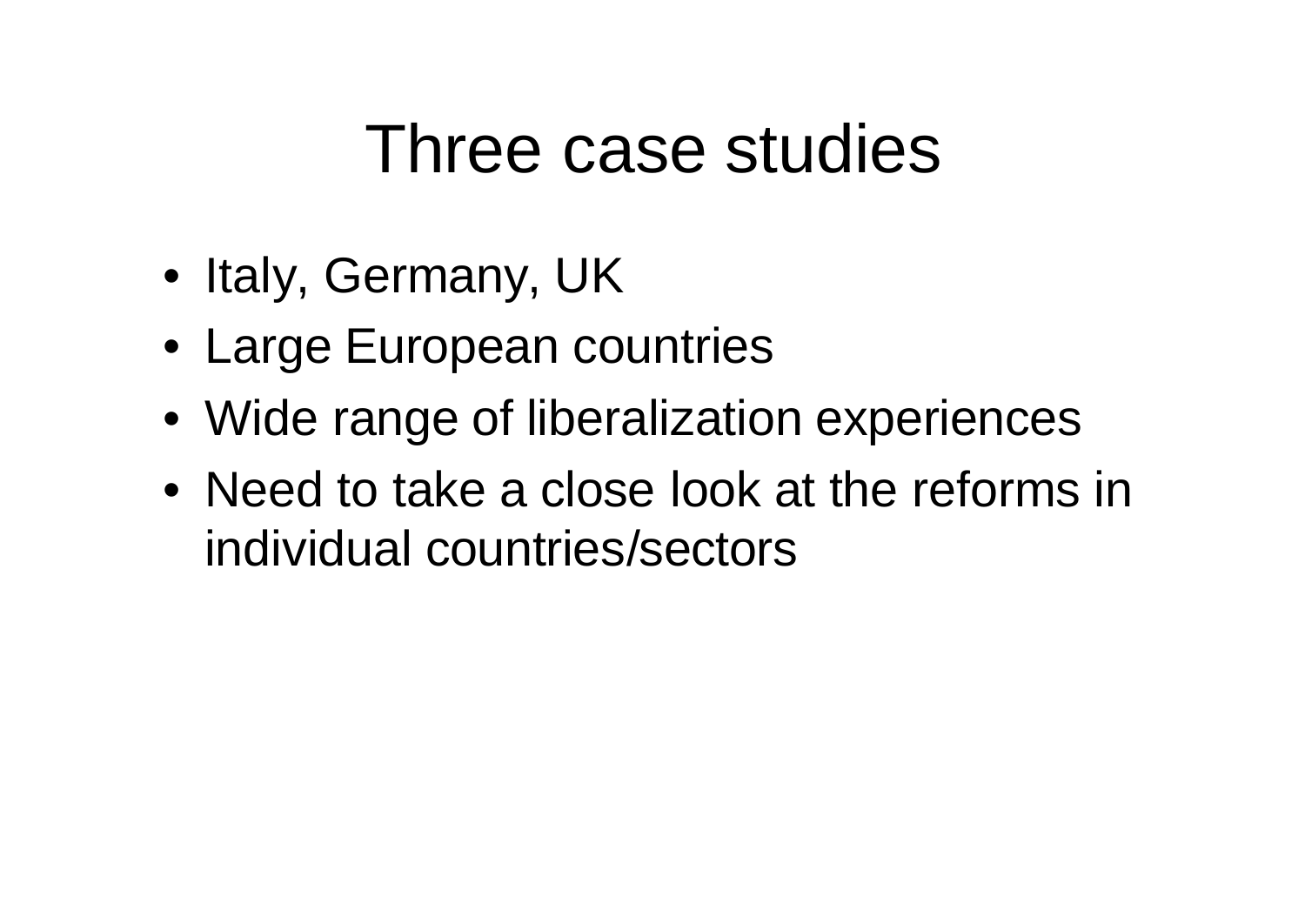## Looking at the trees..

- Energy (electricity, gas)
- Telecoms
- Transports (railways)
- Professional services
- Trade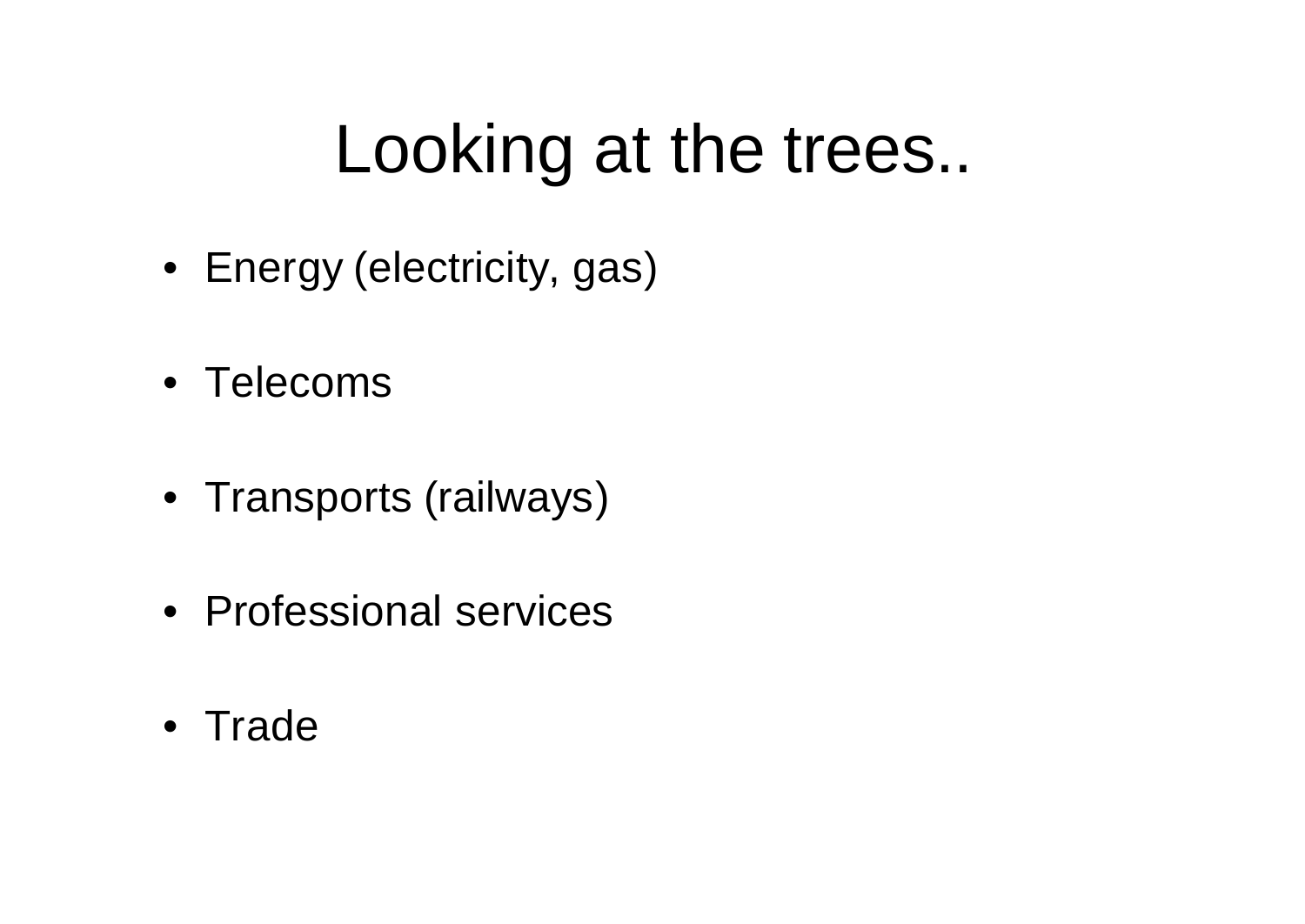#### A preview…

- *Productivity* increased in the aftermath of liberalization
- However, in most cases, this was due to a fall in *employment*
- Despite the rise in productivity, *prices* did not generally fall:
	- Half hearted liberalization?
	- Prices initially below costs?
	- Need to fund large infrastructural programs?
- The *quality* of services typically improved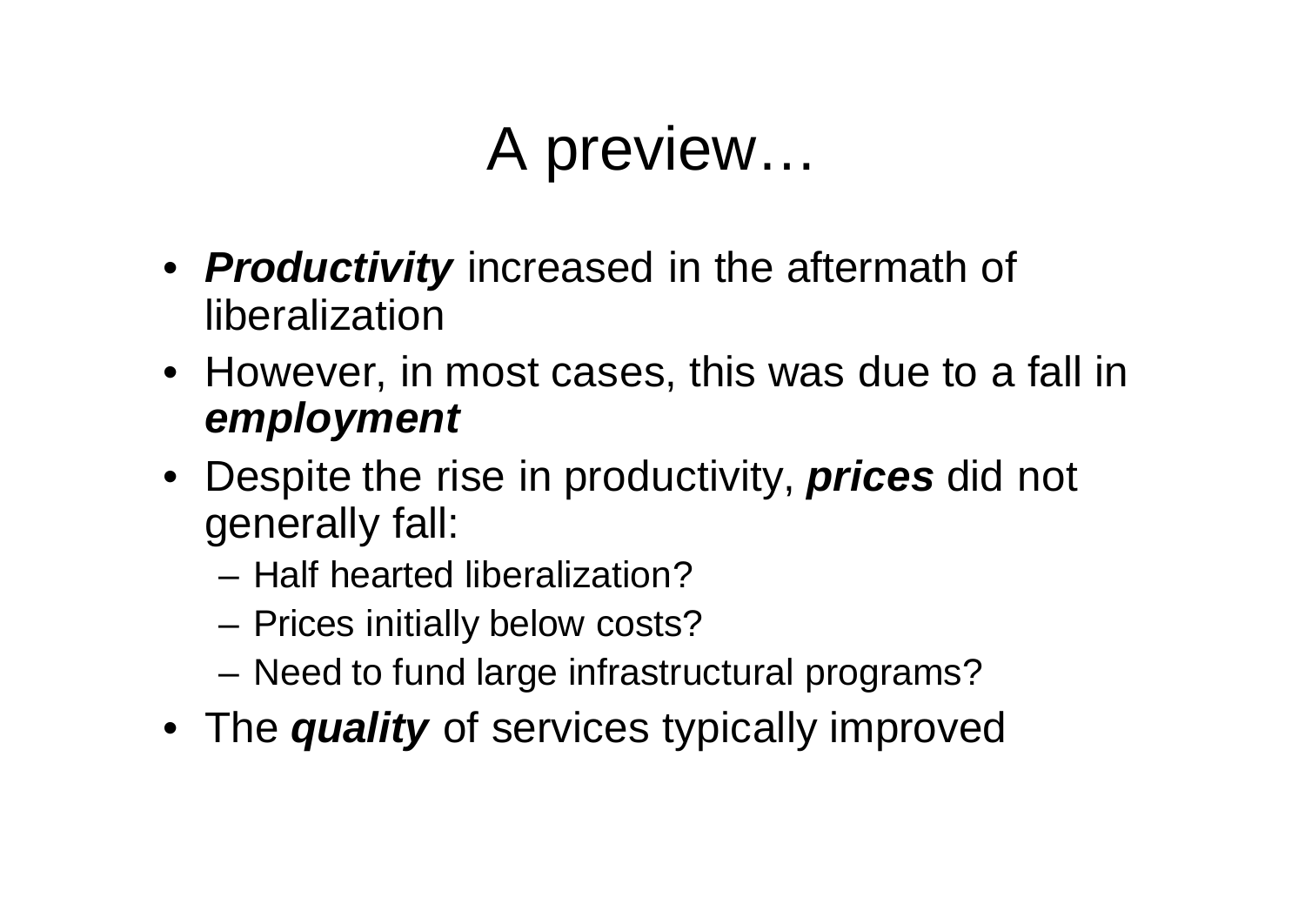## Energy: the reform agenda

- Competition in upstream activities (generation, production and import of gas)
- Vertical separation
- (Regulated) third party access to the network
- Liberalization on the demand side
- Optional: anti trust ceilings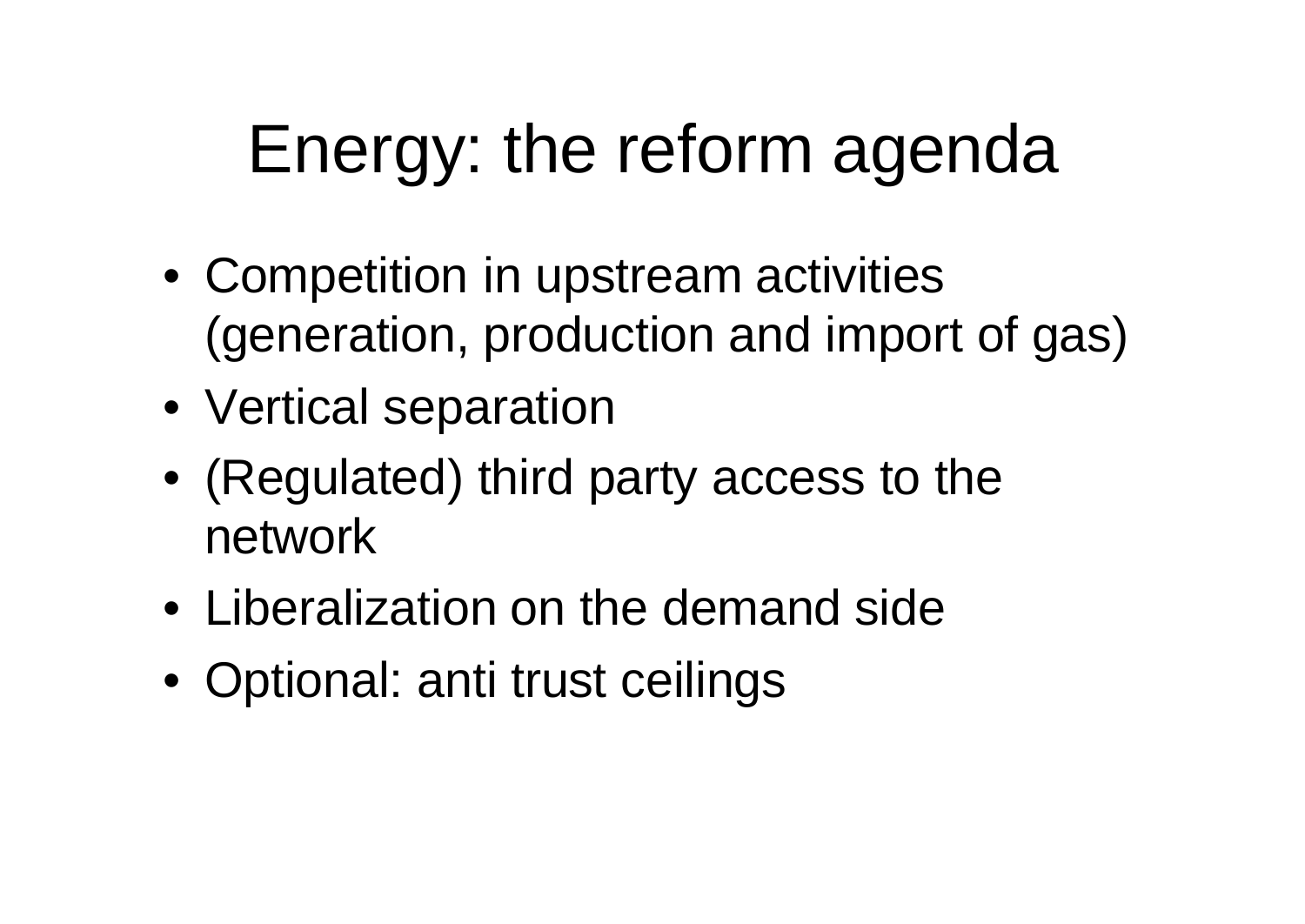## Implementation

- *United Kingdom.* Well ahead of the pack; even there, however, vertical integration was difficult to dismantle.
- *Italy.* A latecomer. Anti trust ceilings for both electricity and gas. Proprietary separation only in electricity.
- *Germany.* Negotiated TPA. Strong vertically integrated regional monopolies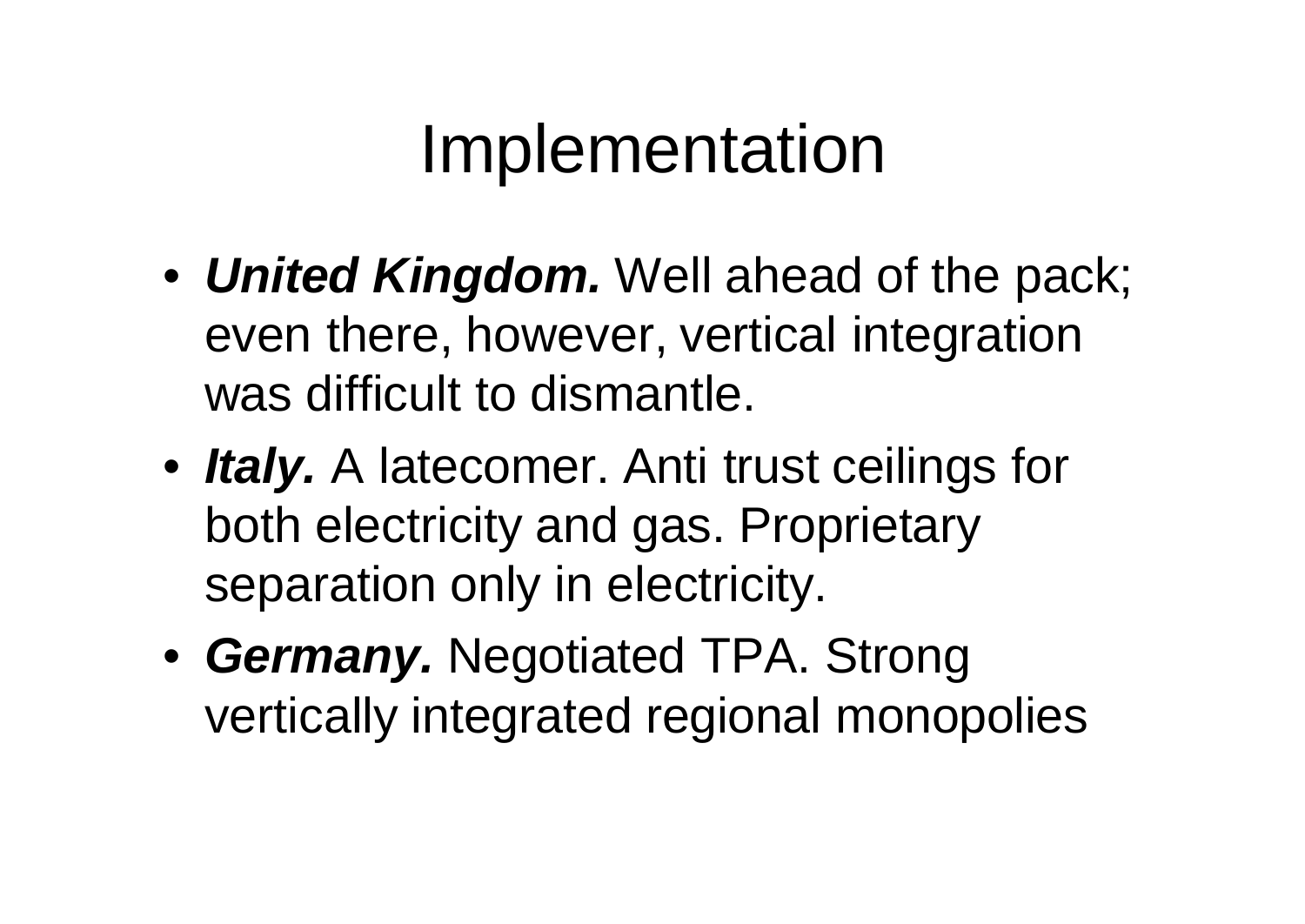#### **Productivity in the energy sector**

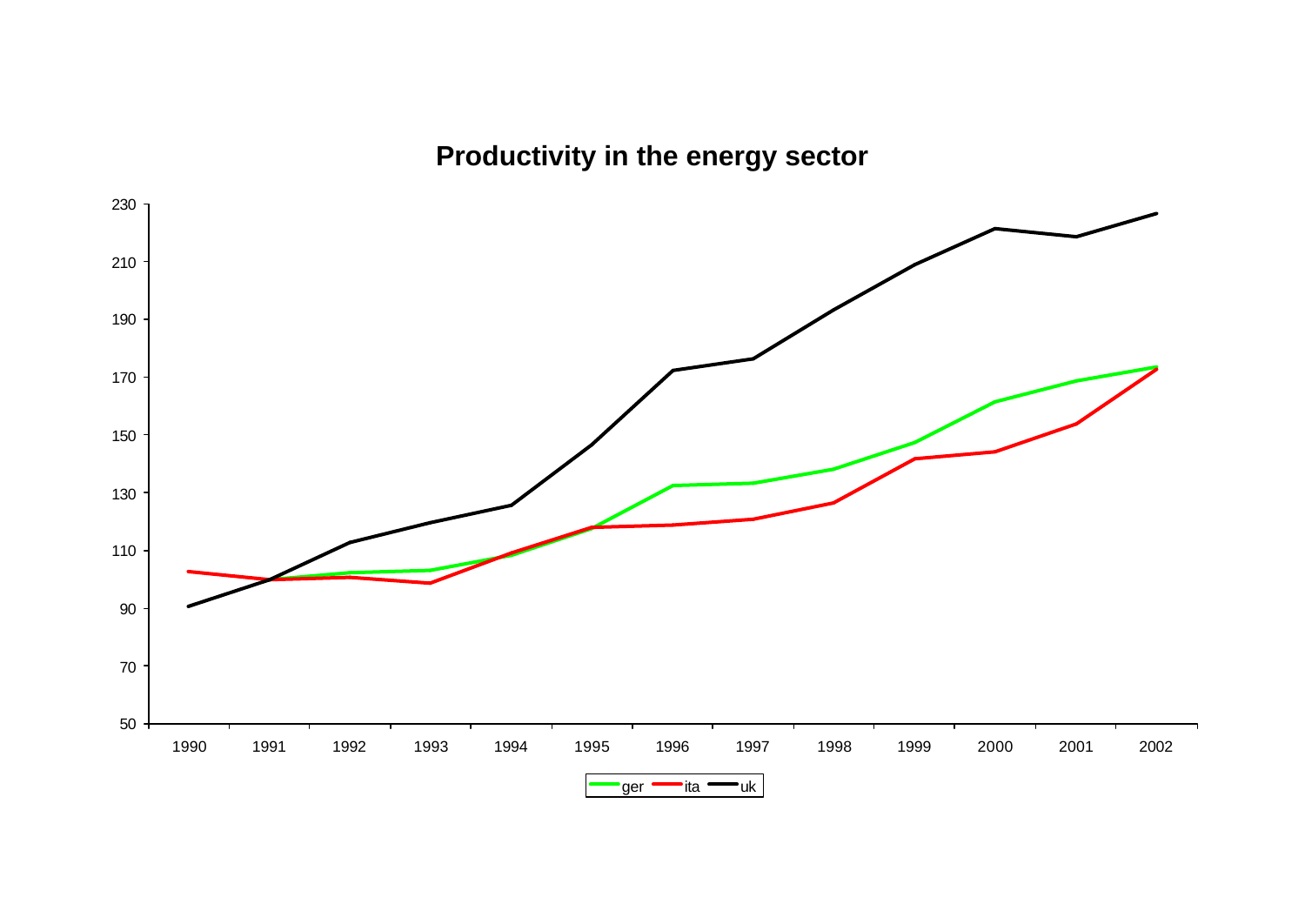#### **Employment in the energy sector**

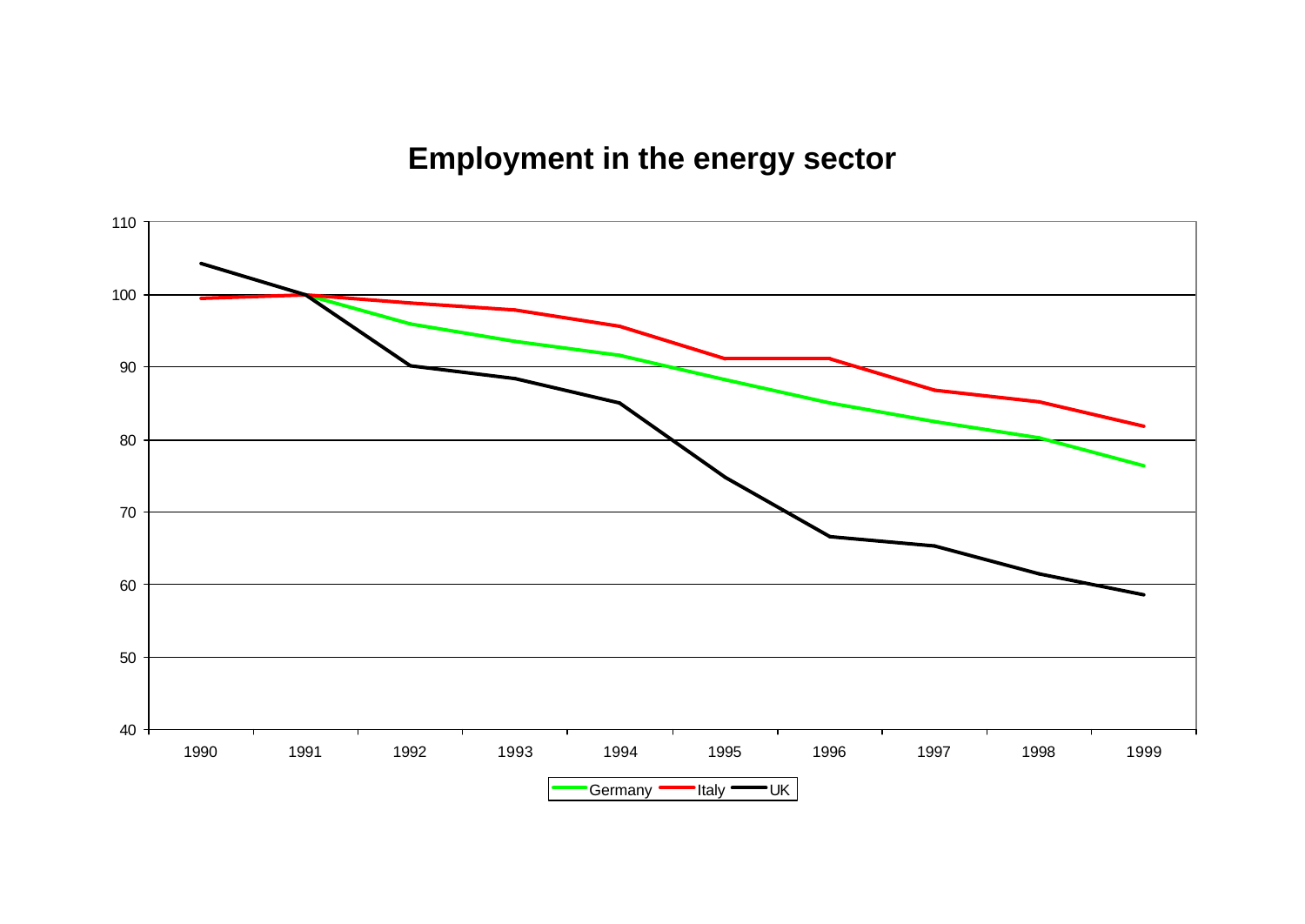#### **Final electricity prices(\*) for large industrial customers (24 GWh/year)**

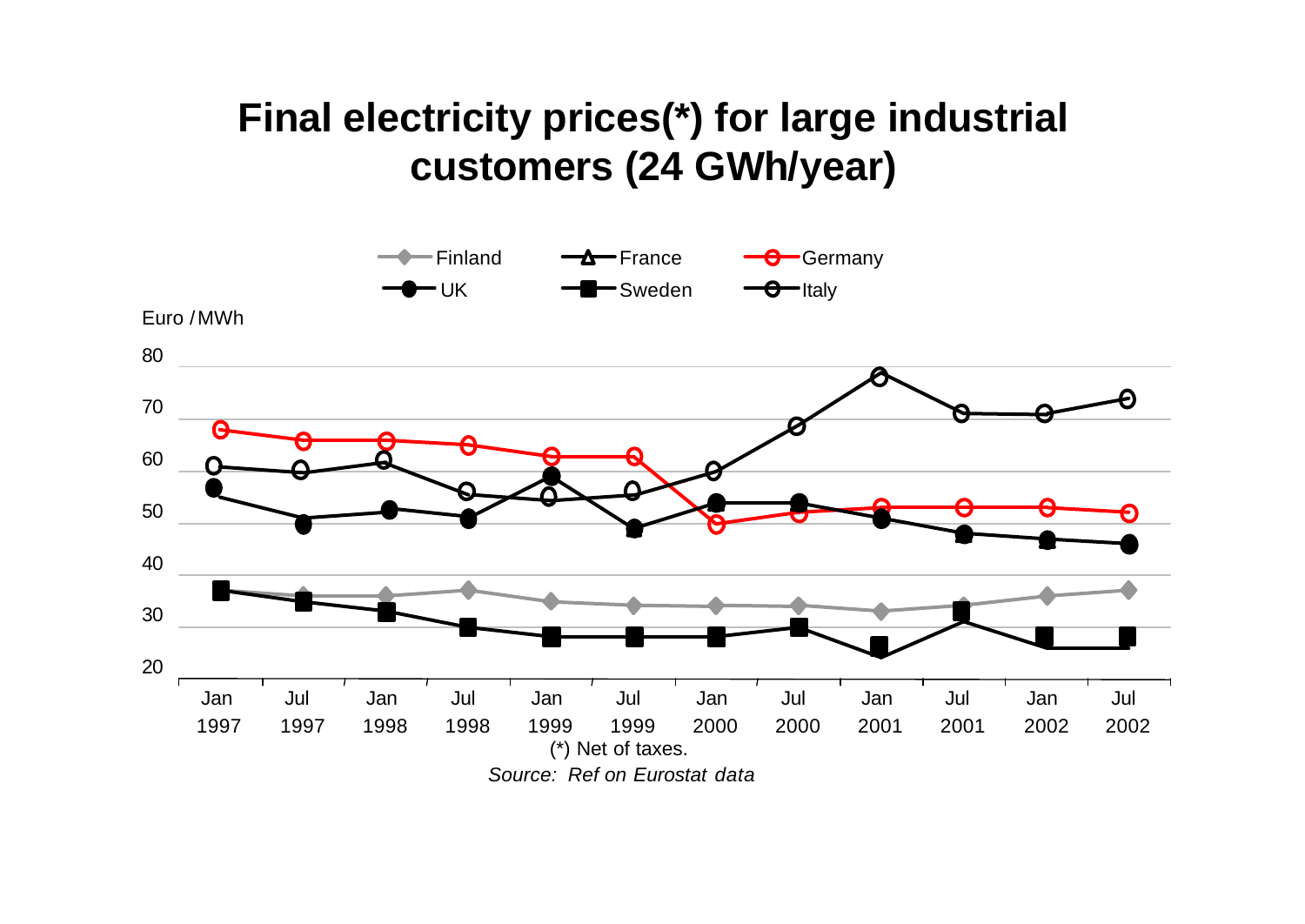### Quality of service (as measured by service interruption) has also improved…

| <b>Italy</b>   |      |      |                | <b>United Kingdom</b> |      |
|----------------|------|------|----------------|-----------------------|------|
|                | 1998 | 2002 |                | 1991                  | 2001 |
| <b>Minutes</b> | 188  | 98   | <b>Minutes</b> | 200                   | 70   |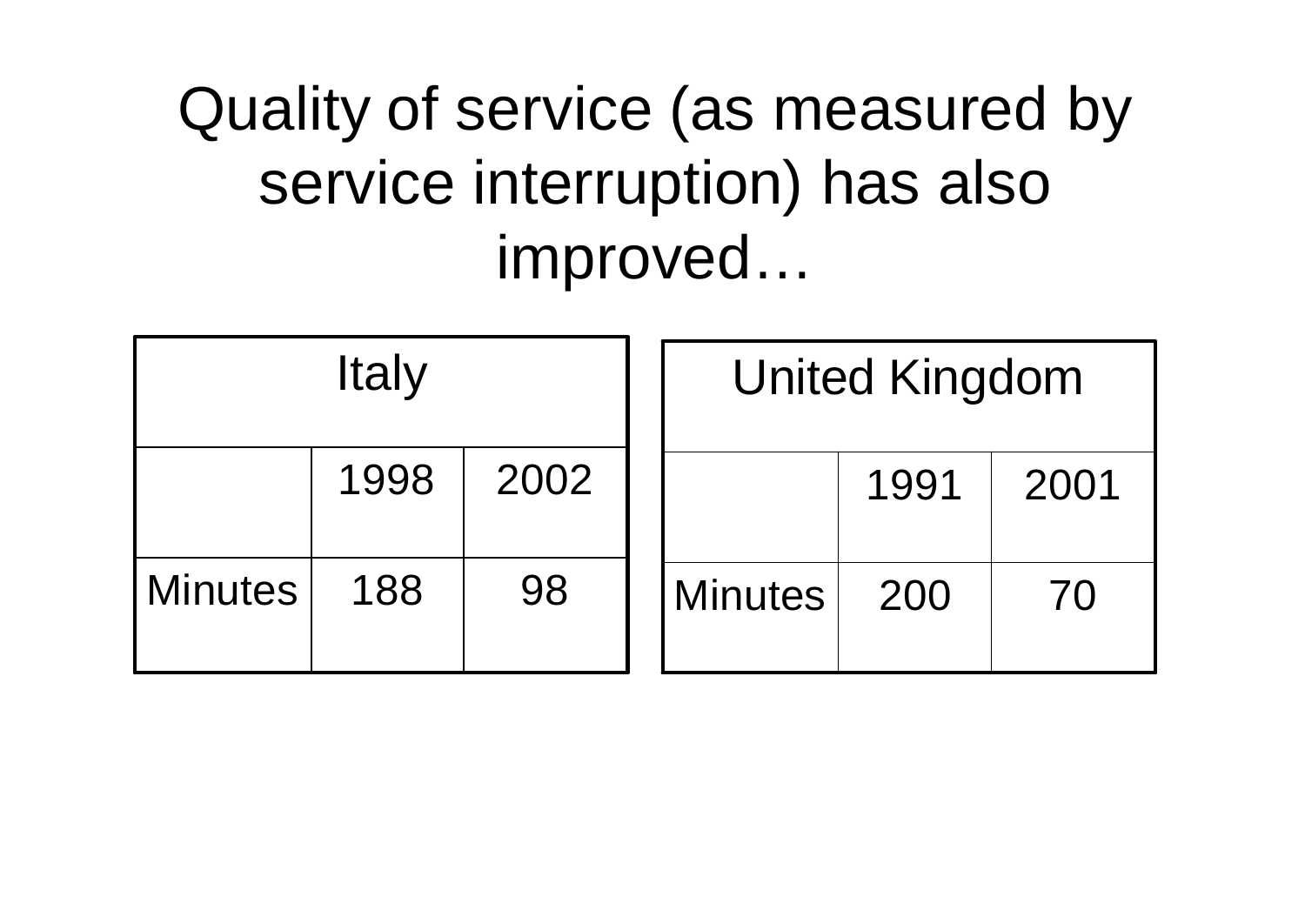## Open issues:

- Vertical integration: a limit to double marginalization or a major barrier to entry?
- Entry and investment in generation: are high prices enough of an incentive (Italy versus the UK)?
- Anti-trust ceilings: a necessary step?
- Take or pay contracts and international pipelines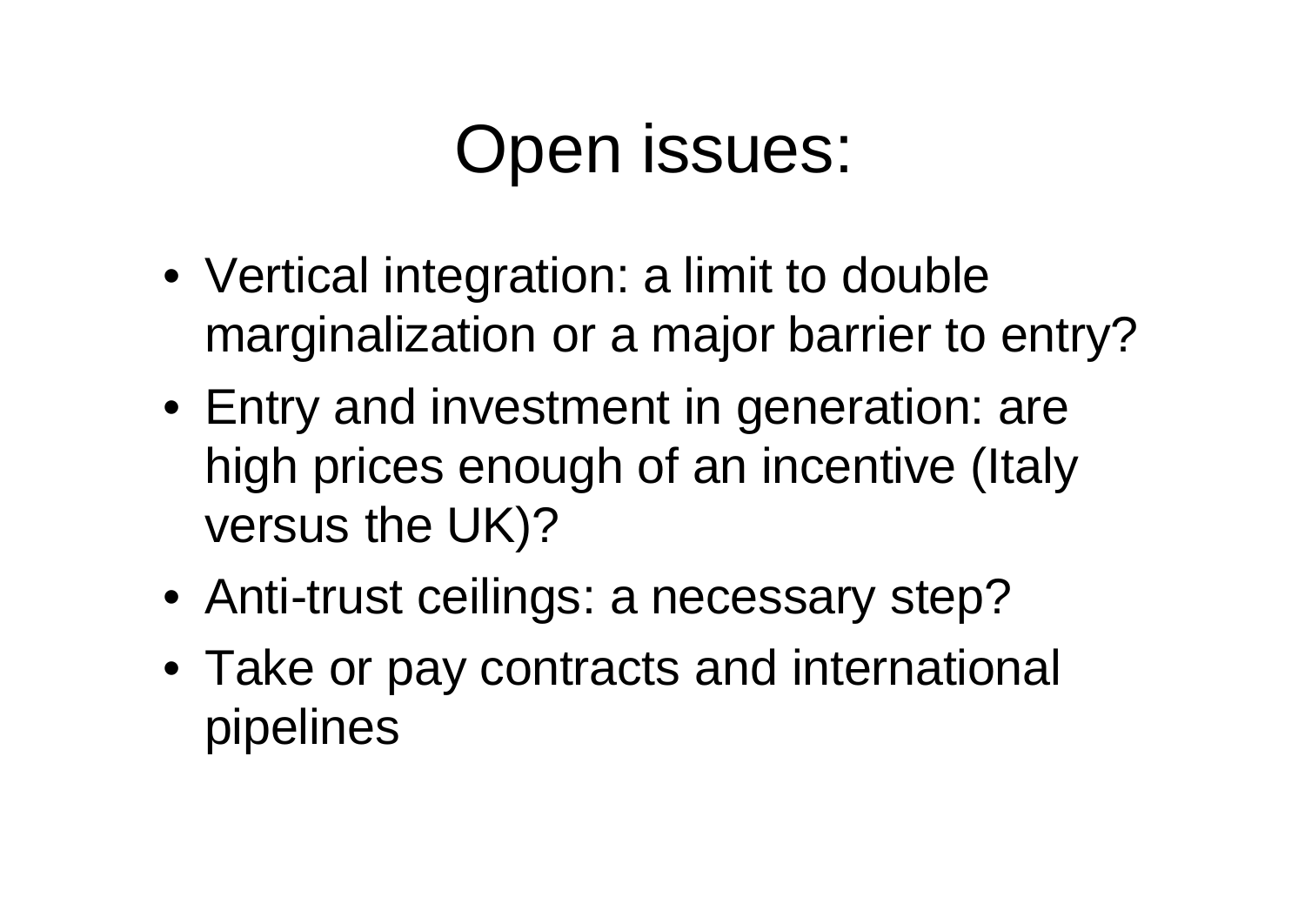## Telecoms

- Reform agenda broadly similar to energy (entry liberalization, TPA, demand liberalization)
- However: fast technological progress and buoyant demand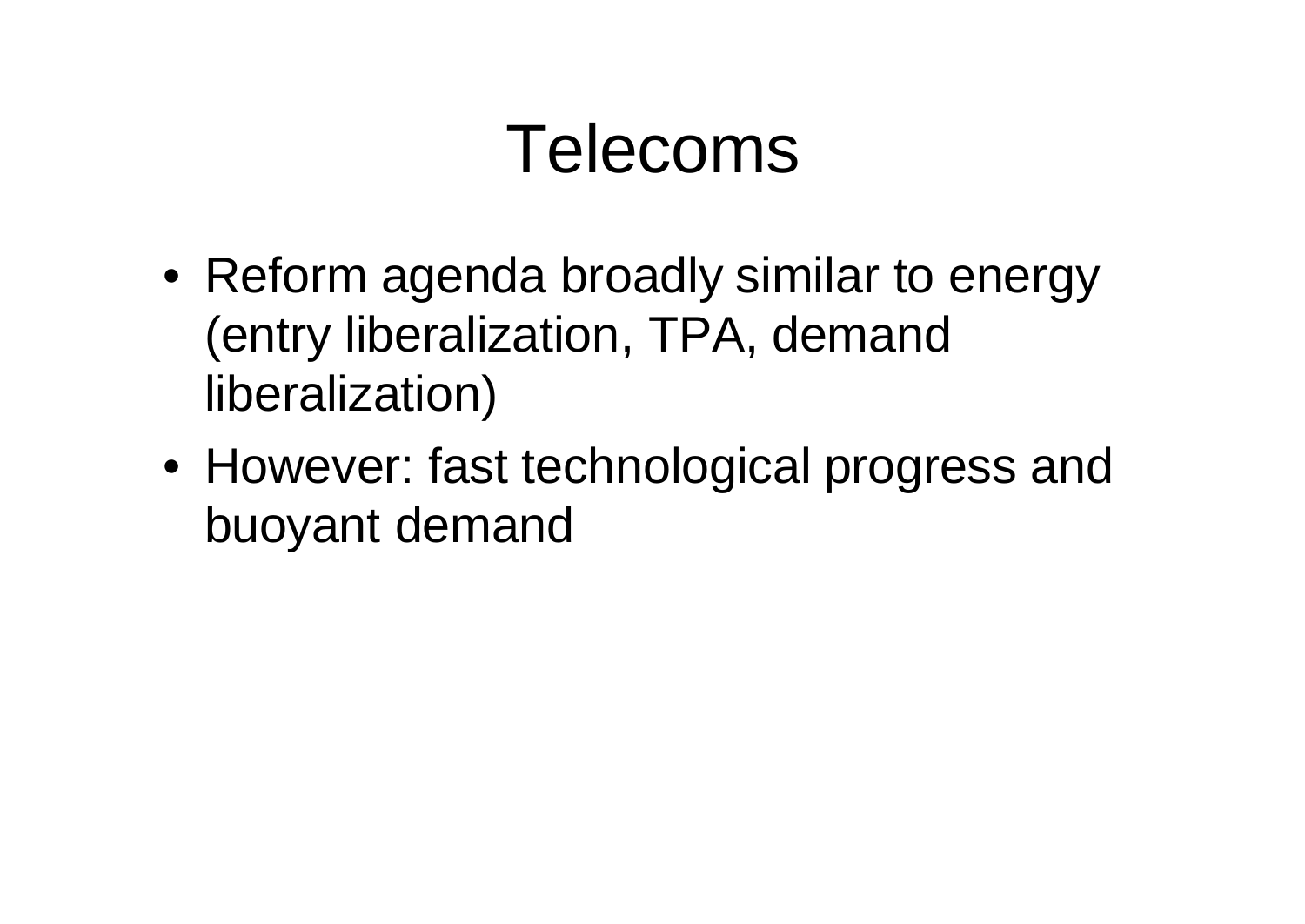## Telecommunications: rising employment and productivity

| <b>EMPLOYMENT IN TELECOMMUNICATIONS 1991 - 2001</b> |                                                         |      |      |      |      |      |      |                                    |  |
|-----------------------------------------------------|---------------------------------------------------------|------|------|------|------|------|------|------------------------------------|--|
|                                                     | 1991                                                    | 1993 | 1995 | 1997 | 1999 | 2000 | 2001 | <b>Annual Growth 1991 - 2001 %</b> |  |
| Germany                                             | 225,628 234,000 217,900 215,624 221,400 240,700 241,800 |      |      |      |      |      |      | 0.07                               |  |
| Italy                                               | 104,714 93,172 91,802 93,782 100,026 95,809 90,880      |      |      |      |      |      |      | 1.04                               |  |
| United                                              |                                                         |      |      |      |      |      |      |                                    |  |
| Kingdom                                             | 224,197 185,505 153,166 168,740 206,500 230,300 231,500 |      |      |      |      |      |      | 0.03                               |  |

| <b>TELECOMMUNICATIONS REAL REVENUE PER EMPLOYEES, 1991 - 2001 (USD)</b> |      |                                         |      |      |      |         |                             |  |  |  |
|-------------------------------------------------------------------------|------|-----------------------------------------|------|------|------|---------|-----------------------------|--|--|--|
|                                                                         | 1991 | 1993                                    | 1995 | 1997 | 1999 | 2001    | Annual Growth 1991 - 2001 % |  |  |  |
| Germany                                                                 |      | 126,005 155,659 212,133 202,659 229,027 |      |      |      | 236,044 | 6.05                        |  |  |  |
| <b>Italy</b>                                                            |      | 173,375 182,763 201,359 254,629 266,888 |      |      |      | 296,325 | 5.05                        |  |  |  |
| United Kingdom                                                          |      | 116,107 129,824 186,411 212,054 246,036 |      |      |      | 241.156 | 7.06                        |  |  |  |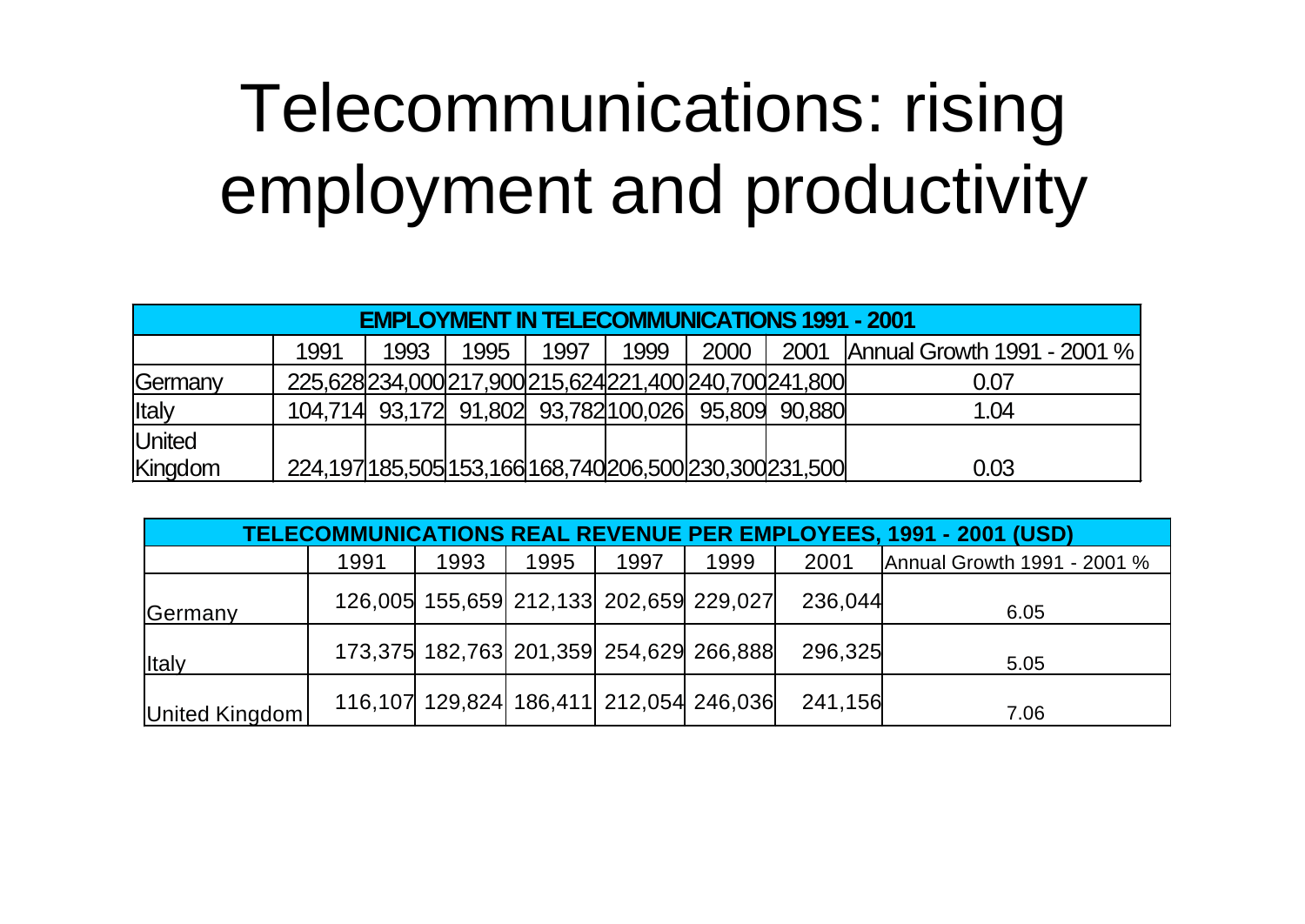## Railways

- Again, a network industry
- The initial step: unbundling the track and the train operations
- Moving a step further: conferring carriages and locomotives to leasing companies (UK)
- Italy: limited unbundling
- Germany: no separation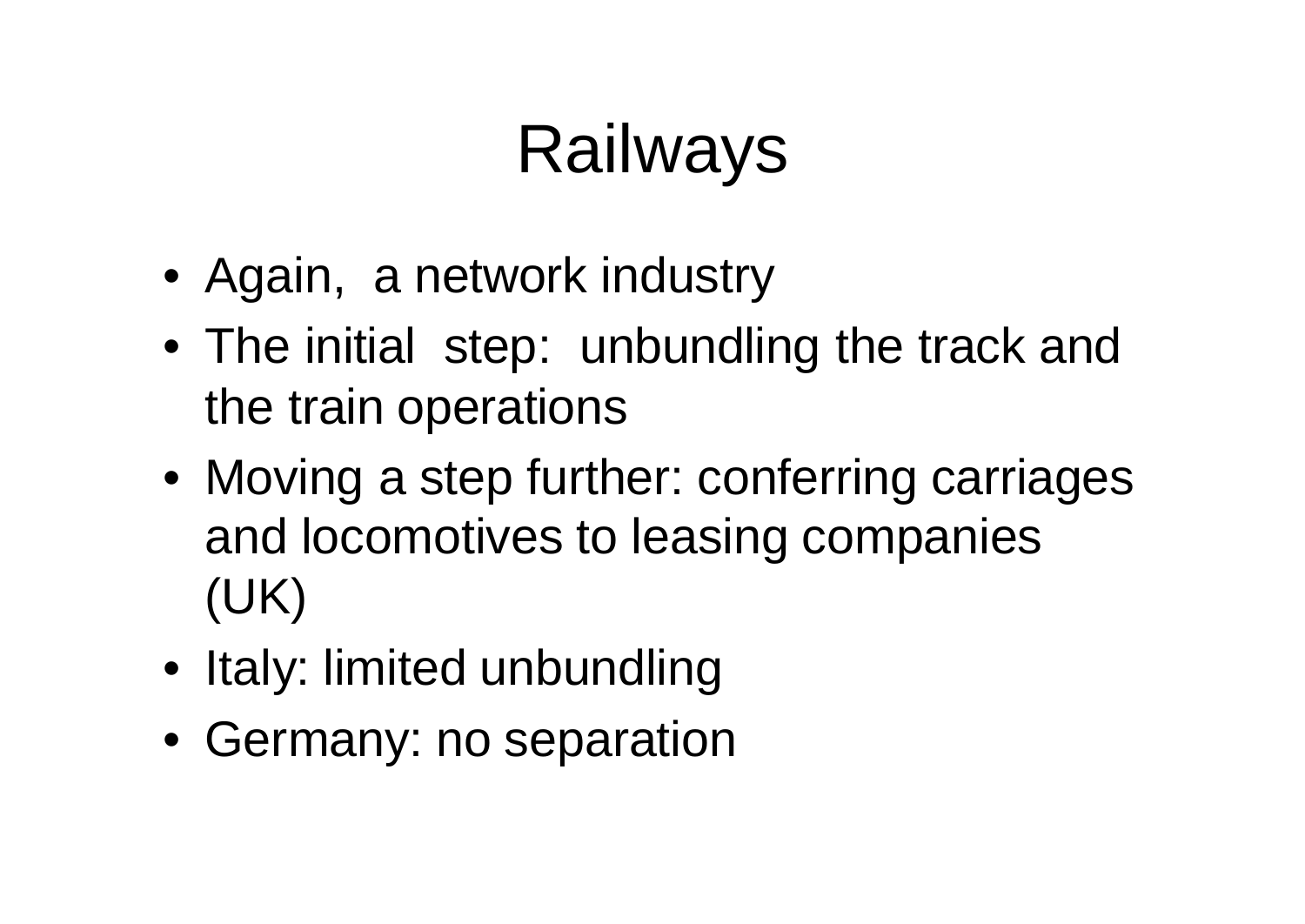### Employment and productivity trends

| <b>United Kingdom</b> |       |      | <b>Italy</b> |       |
|-----------------------|-------|------|--------------|-------|
|                       | 1996  | 2002 | 1996         | 2002  |
|                       | 100   | 68   | 100          | 81.6  |
|                       | 1()() | 182  | 100          | 125.8 |

- Employment fell and productivity rose
- Most of productivity gains (esp. in Italy) were due to labour shedding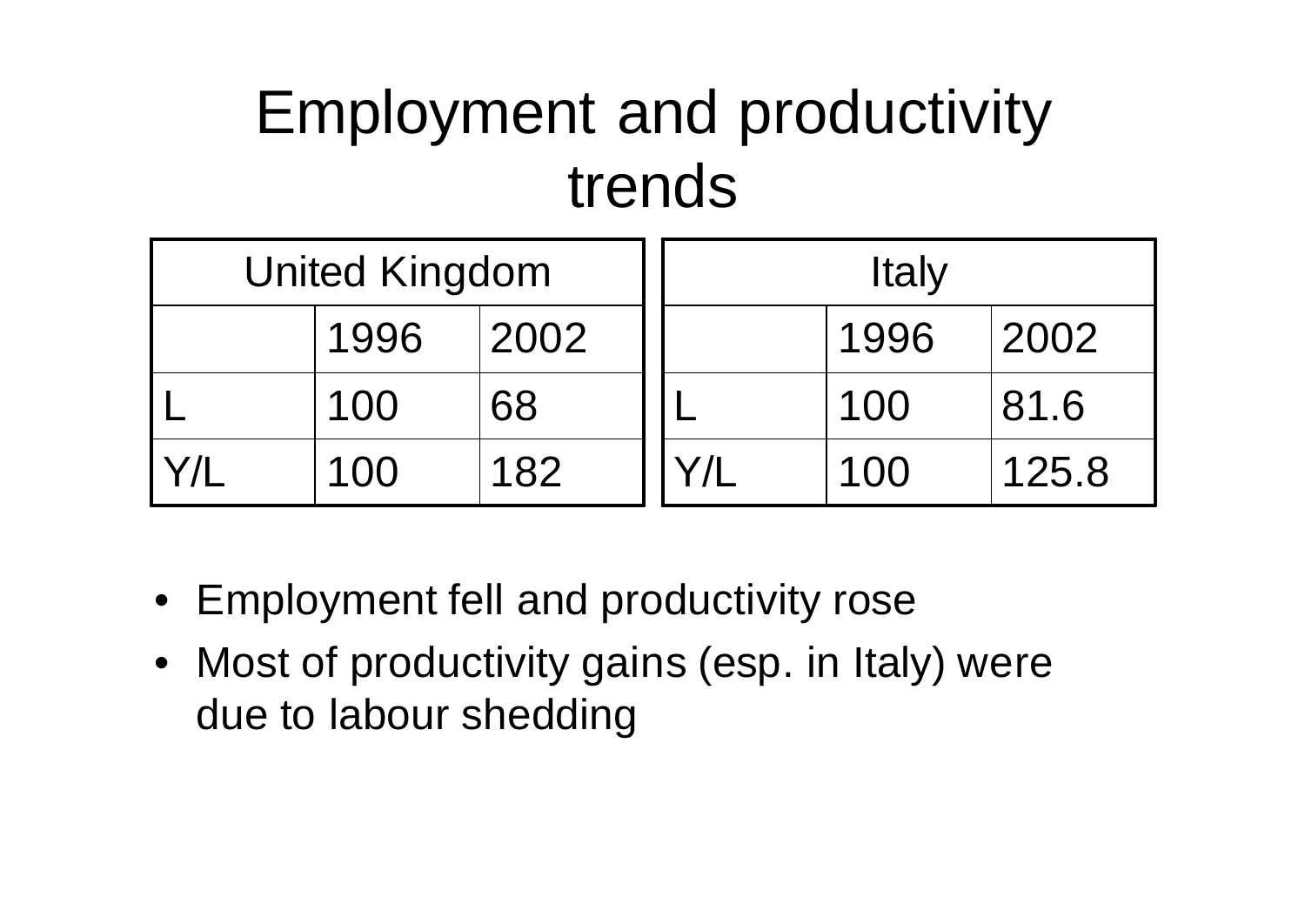## Professional services

- A highly (self) regulated sector
- Educational and training requirements
- Restrictions on entry, prices, and advertising
- Required business structure and constraints on ownerships
- Compulsory membership of professional associations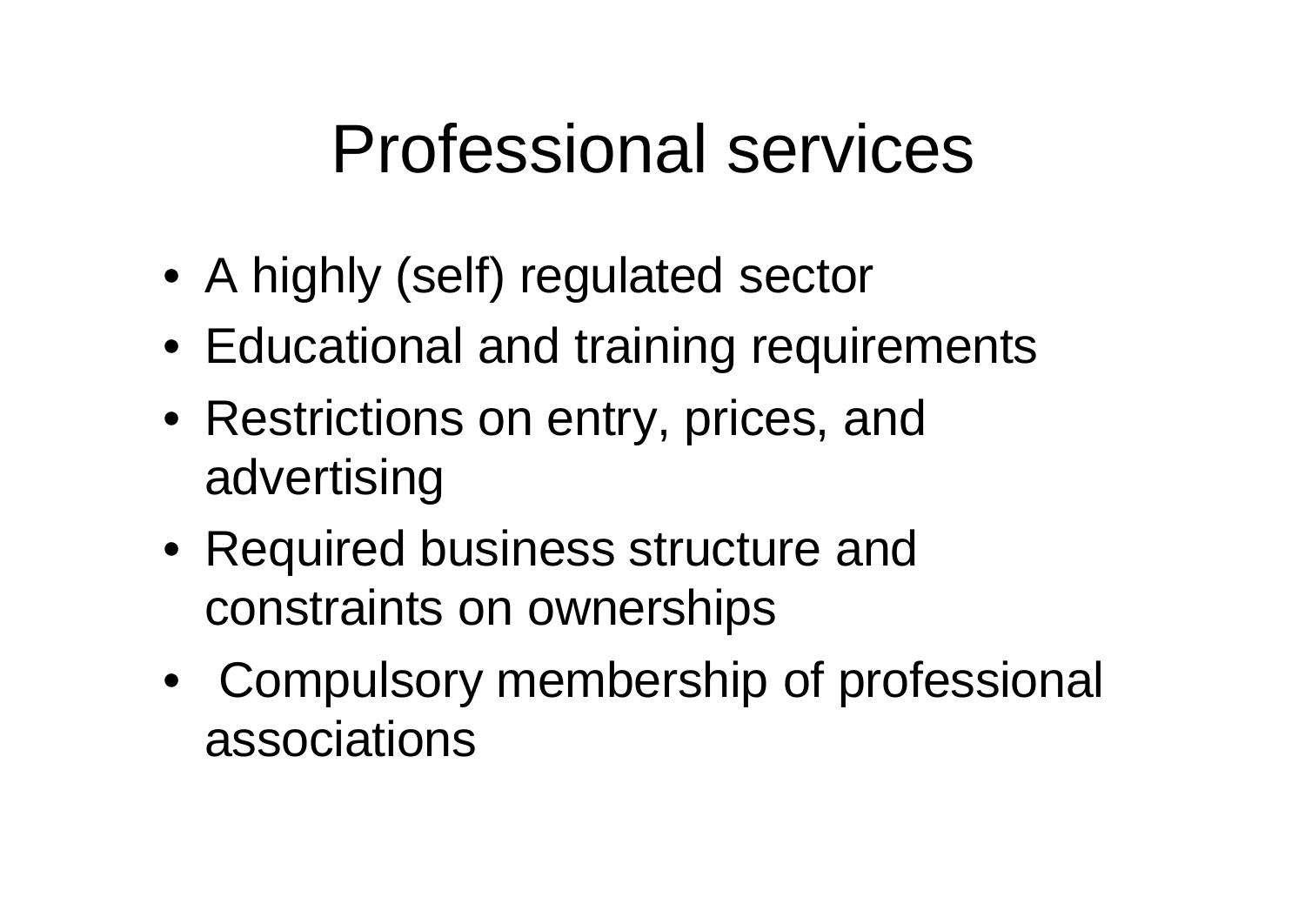## Employment in professional services

| <b>PROFESSIONAL SERVICES EMPLOYMENT</b> |         |              |                       |  |  |  |  |  |  |  |
|-----------------------------------------|---------|--------------|-----------------------|--|--|--|--|--|--|--|
| Sources                                 | Germany | <b>Italy</b> | <b>United Kingdom</b> |  |  |  |  |  |  |  |
| Leg <u>al</u>                           | 105,724 | 139,500      | 111,772               |  |  |  |  |  |  |  |
| Accountancy                             | 14,078  | 88,421       | 51,675                |  |  |  |  |  |  |  |
| Technical                               | 130,148 | 131,448      | 199,039               |  |  |  |  |  |  |  |
| Pharmacy                                | 46,078  | 64,000       | 31,000                |  |  |  |  |  |  |  |
| Total                                   | 296,028 | 423,369      | 393,486               |  |  |  |  |  |  |  |
| $\frac{1}{6}$ of total employment       | 0.8     | 1.8          | 1.3                   |  |  |  |  |  |  |  |

Note: Data for Professional Services Employment from IHS Questionnaire 2002 in Paterson, I, Fink M. and Ogus A. (2003), "Economic impact of regulation in the field of liberal professions in different Member States", Study for the European Commission, DG Competition, Final Report, Institute for Advanced Studies, Vienna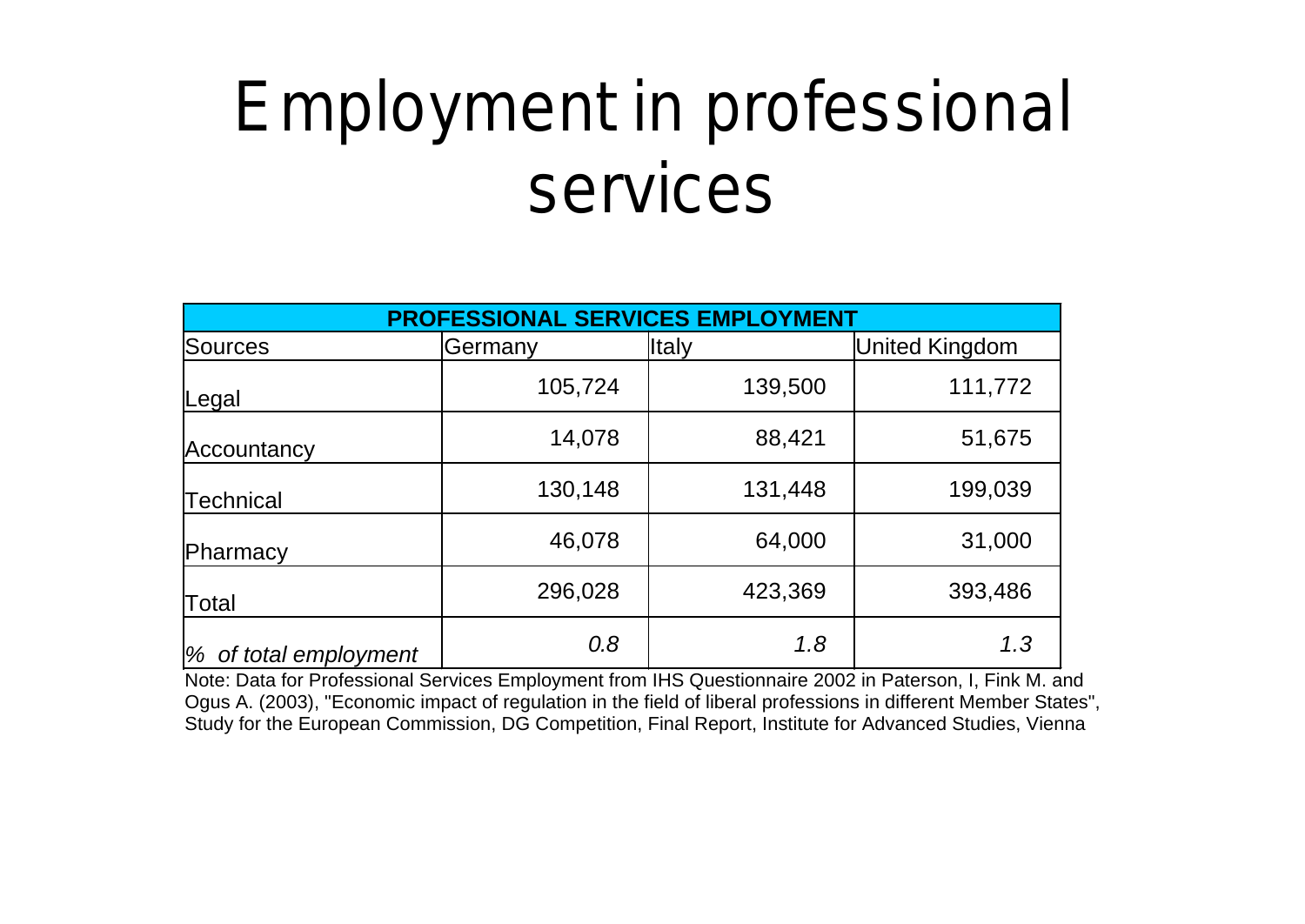## Measuring regulation in professional services

| INDICES OF REGULATION OF PROFESSIONAL SERVICES |         |       |      |  |  |  |  |  |  |  |
|------------------------------------------------|---------|-------|------|--|--|--|--|--|--|--|
| <b>Professional Service</b>                    | Germany | Italy | UK   |  |  |  |  |  |  |  |
| Lawyers                                        | 6,5     | 6,4   | 3,5  |  |  |  |  |  |  |  |
| <b>Notaries</b>                                | 11,0    | 10.   |      |  |  |  |  |  |  |  |
| <b>Accountants</b>                             | 6,      | 5,1   | 3,0  |  |  |  |  |  |  |  |
| <b>Architects</b>                              | 4,5     | 6,2   | 0,0  |  |  |  |  |  |  |  |
| Engineers                                      | 7,4     | 6,4   | 0, 0 |  |  |  |  |  |  |  |
| Pharmacists                                    | 5,7     | 8,4   | 4,1' |  |  |  |  |  |  |  |
| Mean                                           | 6,9     |       | 2,1  |  |  |  |  |  |  |  |

Source: IHS Questionnaire 2002 and other sources in Paterson, I, Fink M. and Ogus A. (2003), "Economic impact of regulation in the field of liberal professions in different Member States", Study for the European Commission, DG Competition, Final Report, Institute for Advanced Studies, Vienna Index 0 - 12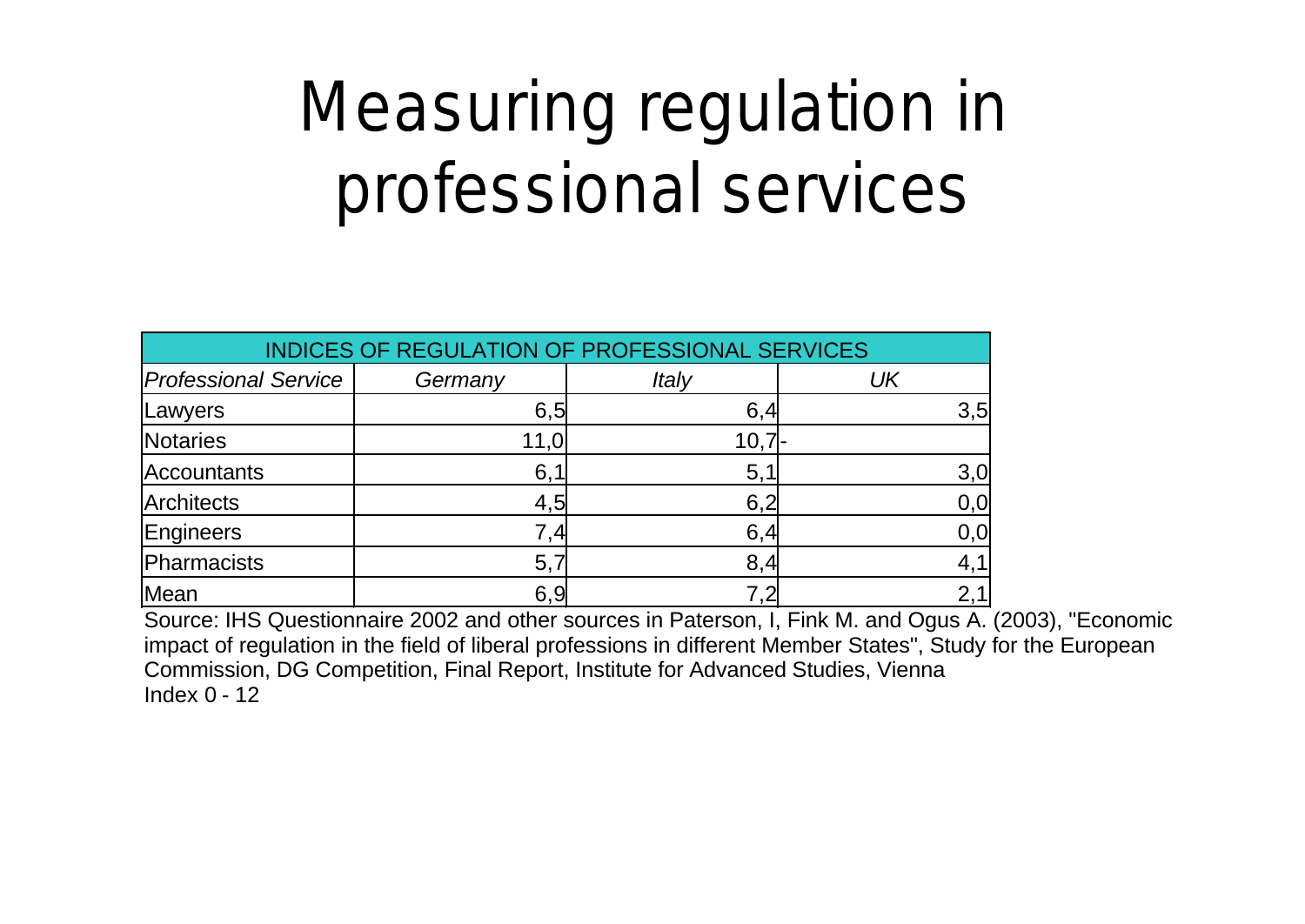### Open issues:

- Does self regulation
	- alleviate informational constraints?
	- preserve quality?
- Should professional services be subject to competition laws?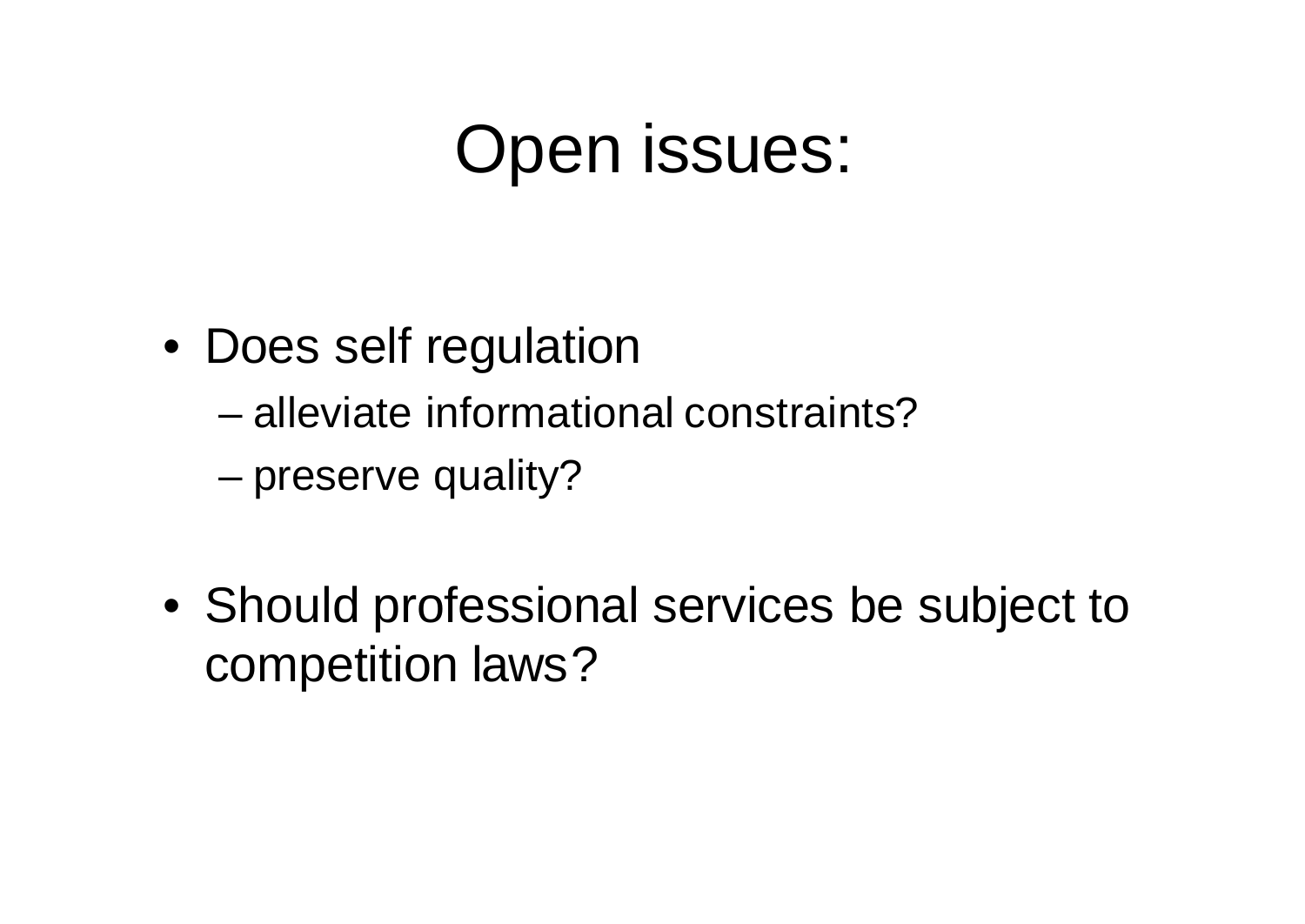# (Retail) trade

- Widespread restrictions on:
	- Opening hours
	- Promotional sales
	- Entry especially of large firms
- with a view to:
	- addressing environmental and traffic concerns
	- protecting small shops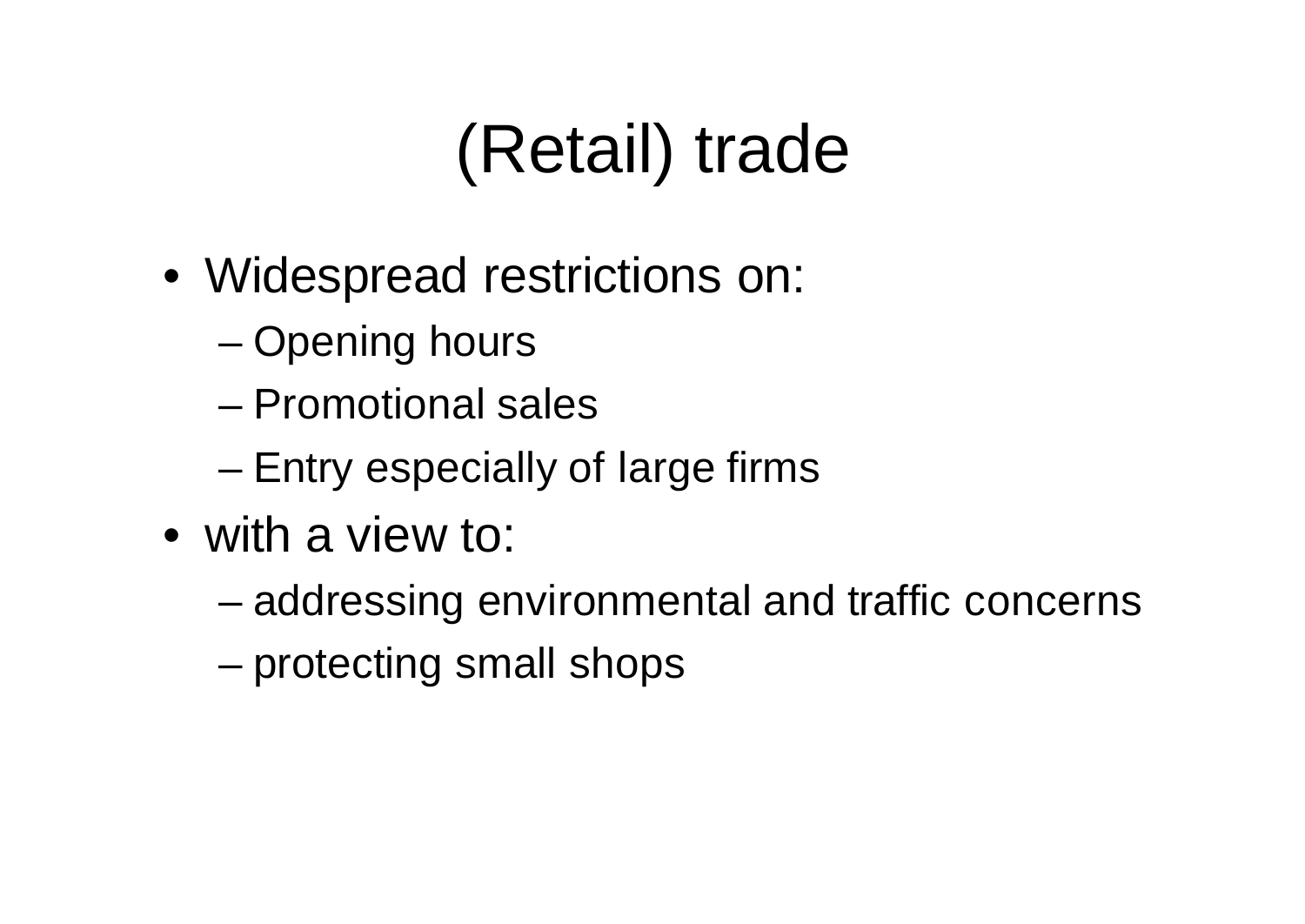### Labour productivity in retail rose more slowly in Italy

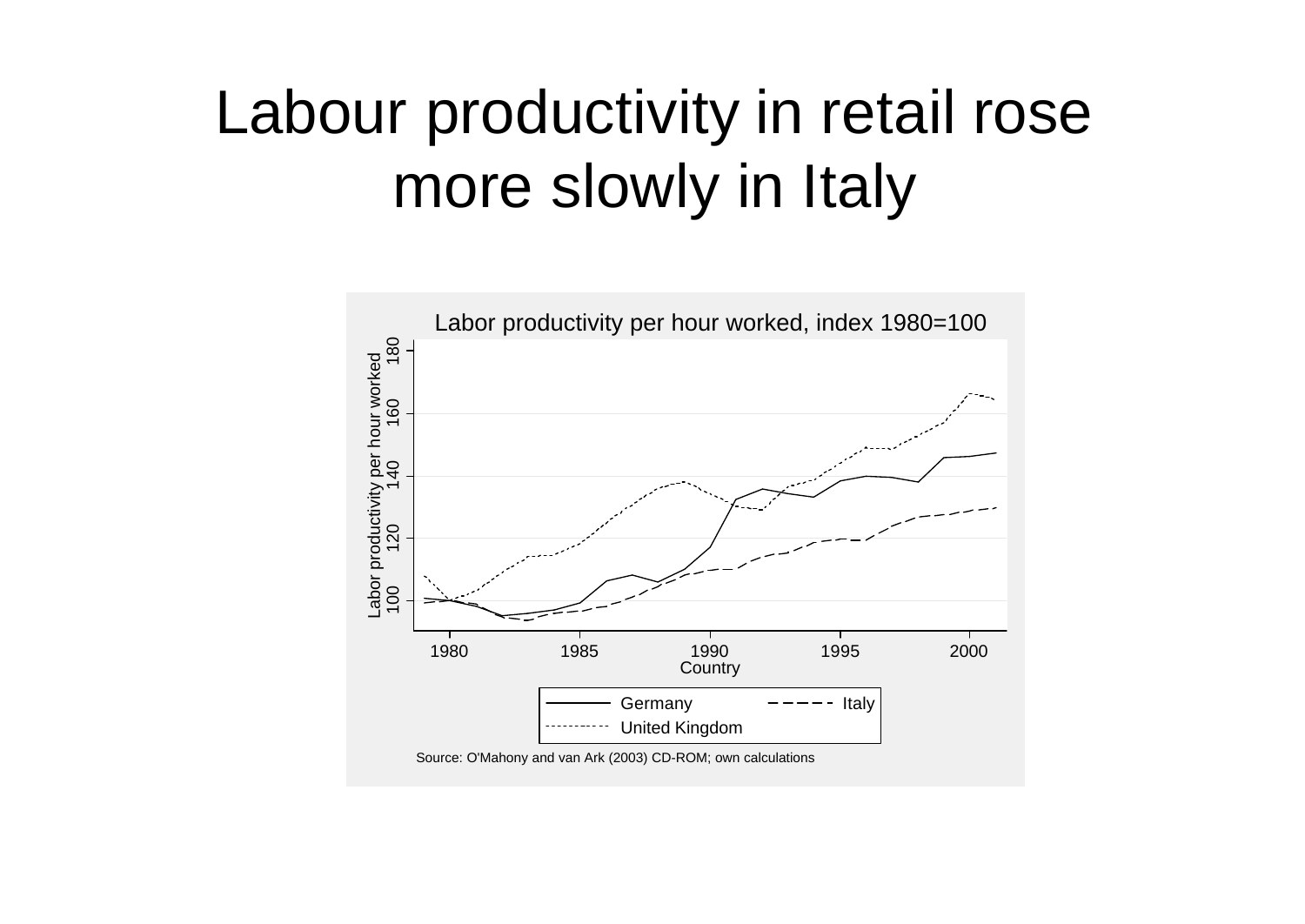## Italy is where…

- Shops are smallest
- The retail share of employment is small
- Productivity is lowest

|              | <b>Firm's size</b> | <b>Empl. Share</b> | <b>Productivity</b> |
|--------------|--------------------|--------------------|---------------------|
| Germany      | 9.0                | 8.2                | 113                 |
| <b>Italy</b> | 2.2                | 7.6                | 72                  |
| <b>IK</b>    | 14.2               | 1 <sub>0</sub>     | 99                  |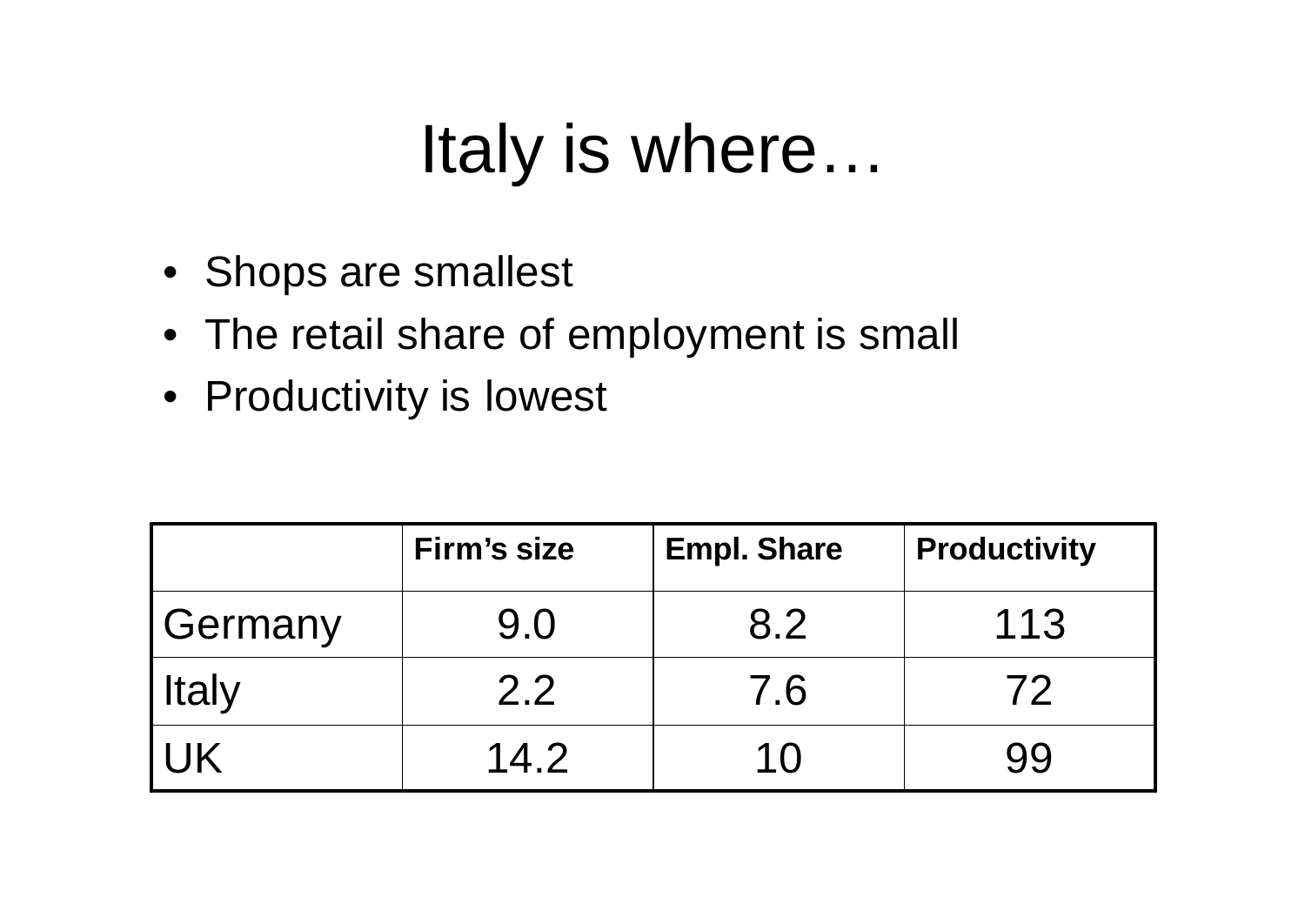### and where employment rose very slowly

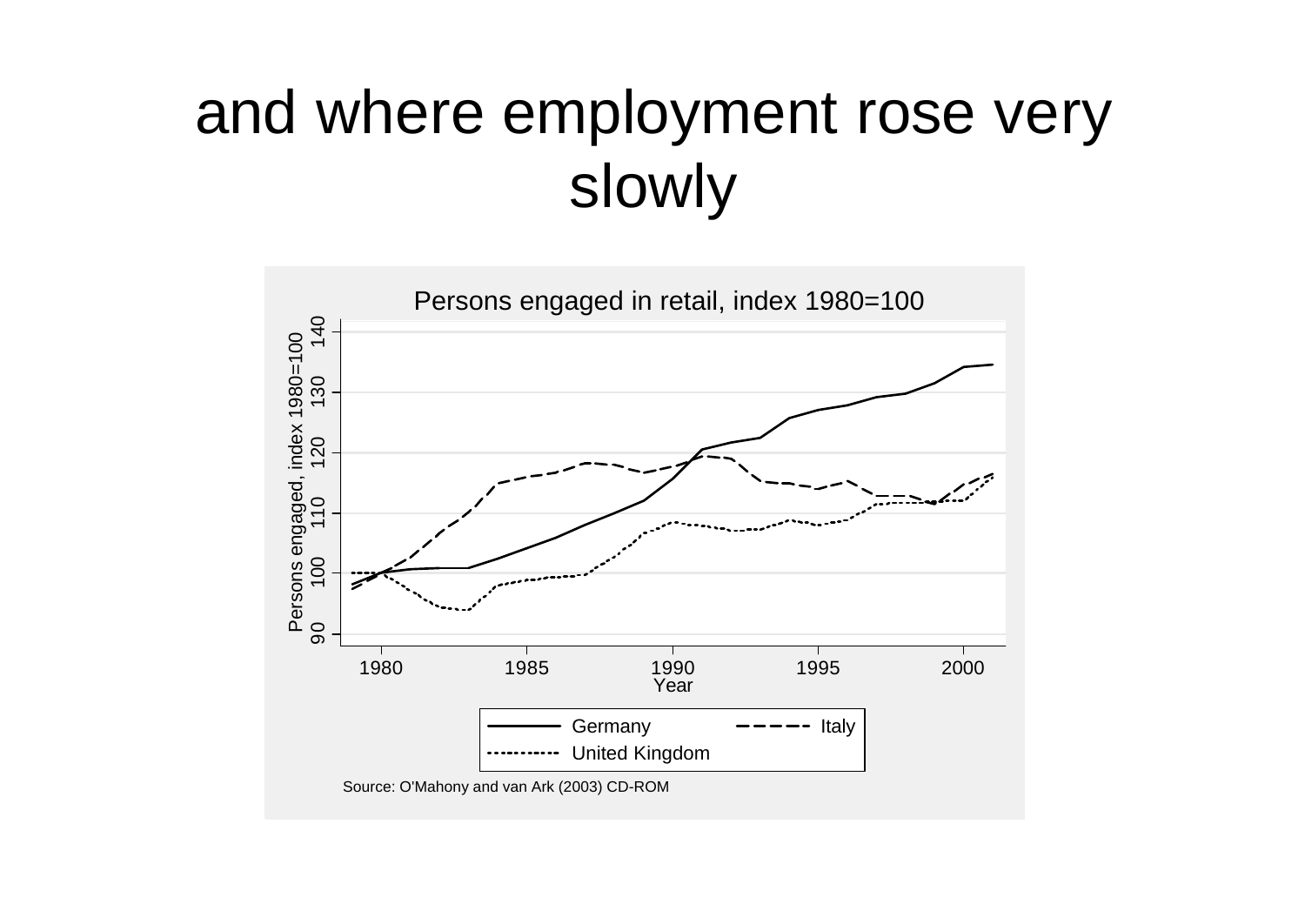### Service's quest for special treatment

The motivations:

- Universal service obligations (USO)
- Protection of quality
- Pervasiveness of informational asymmetries However:
- 1. Services increasingly cater to business
- 2. USO have not been undermined by liberalization
- 3. Quality is not enhanced by restricting competition

1 + 2 + 3 ? services should be subject to competition laws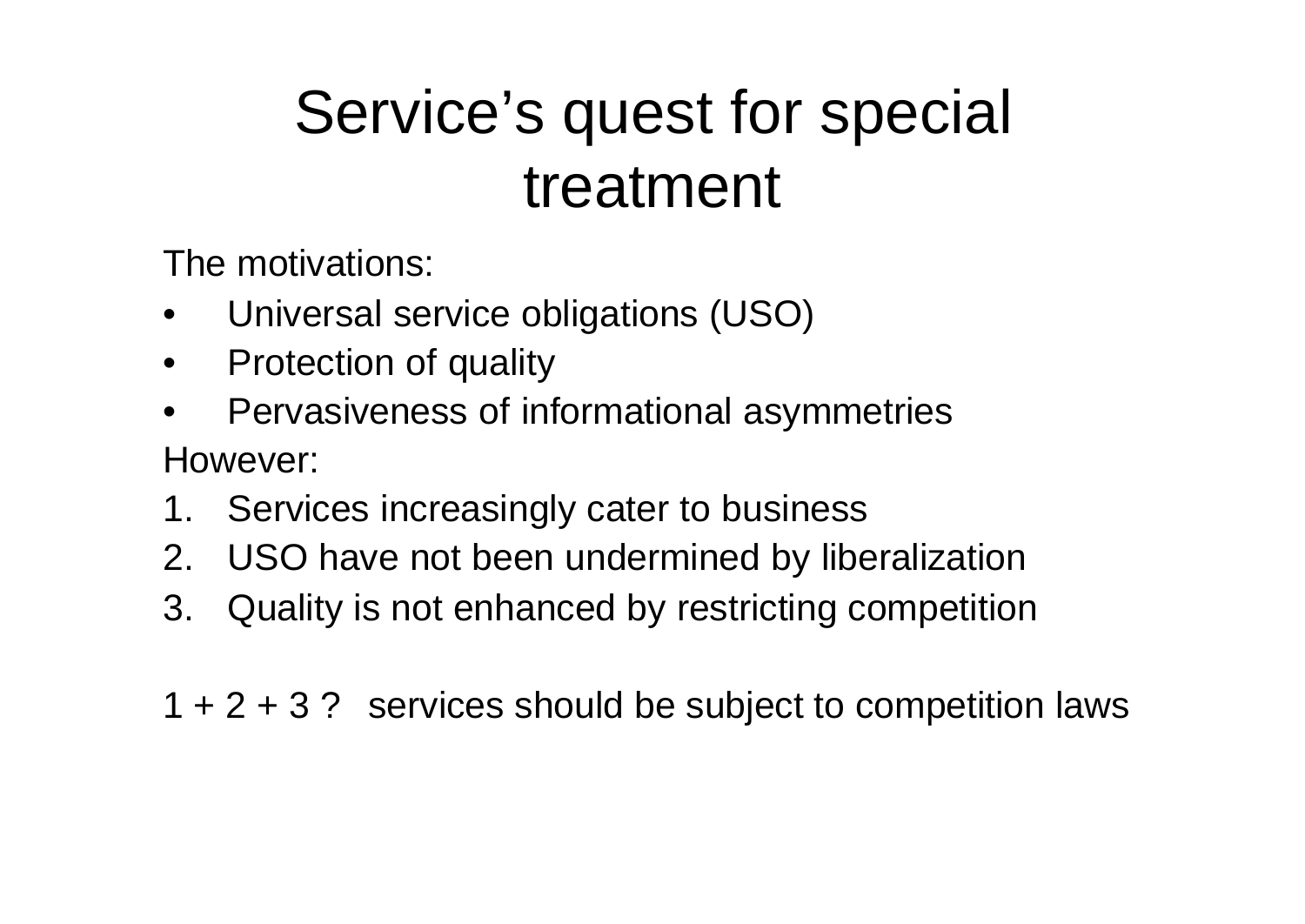## Turning to the forest:

#### **The weight of services in gross 'manufacturing' output**

|                                               | <b>Germany</b> |  |  | <b>United Kingdom</b> |                                                  |  | [Italy] |      |
|-----------------------------------------------|----------------|--|--|-----------------------|--------------------------------------------------|--|---------|------|
|                                               |                |  |  |                       | 1986 1990 1995 1984 1990 1998 1985 1992          |  |         |      |
| Unweighted 0.30 0.31 0.34 0.24 0.39 0.45 0.29 |                |  |  |                       |                                                  |  |         | 0.36 |
| average                                       |                |  |  |                       |                                                  |  |         |      |
| <b>Weighted</b>                               |                |  |  |                       | $0.35$ $0.36$ $0.41$ $0.26$ $0.41$ $0.45$ $0.31$ |  |         | 0.38 |
| average                                       |                |  |  |                       |                                                  |  |         |      |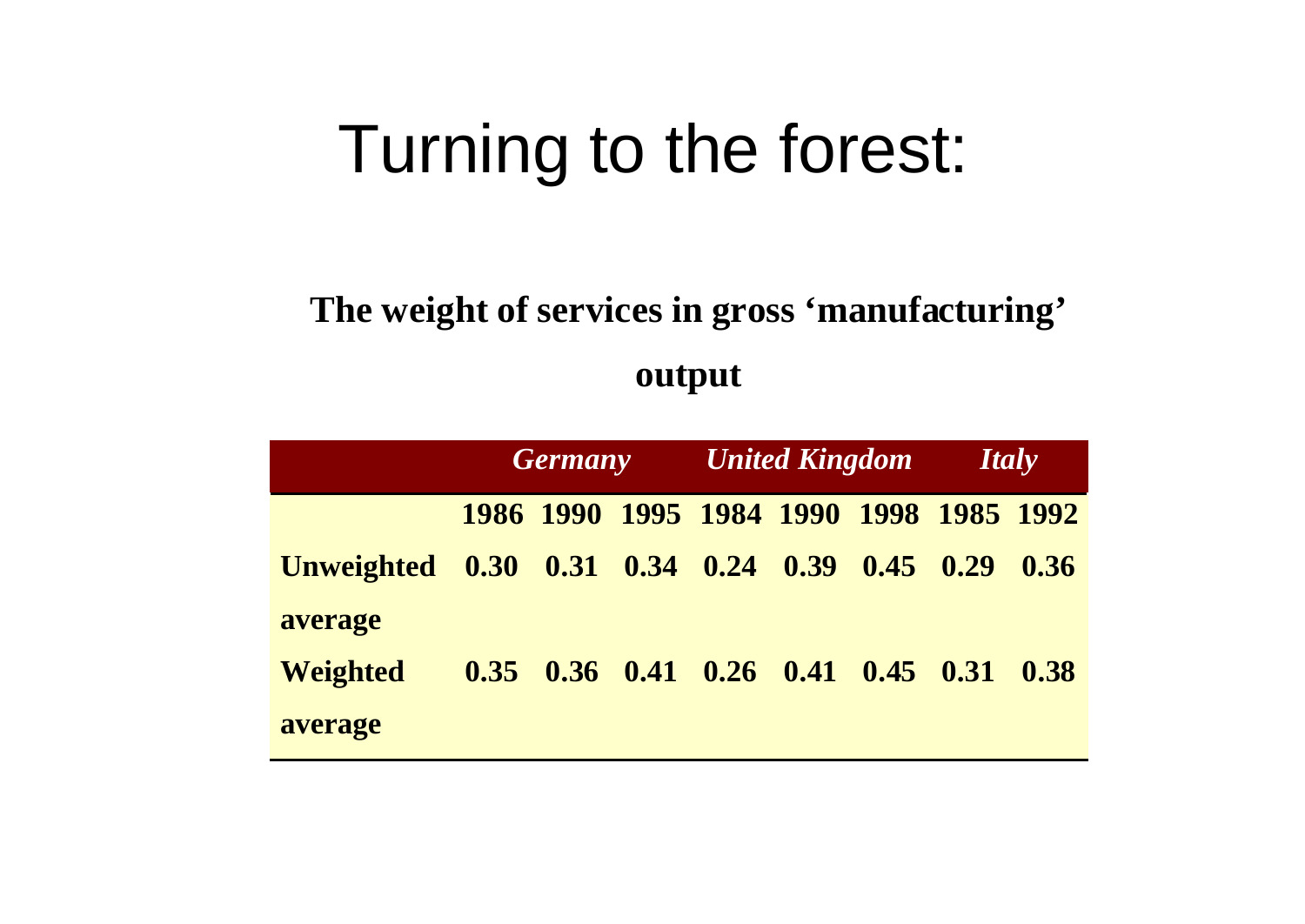## Four key facts:

- The weight of services in total manufacturing gross output is quite substantial
- Services are largely non tradeables
- They carry a larger weight in the less regulated country (the UK)
- Total I-O coefficients are significantly larger than direct coefficients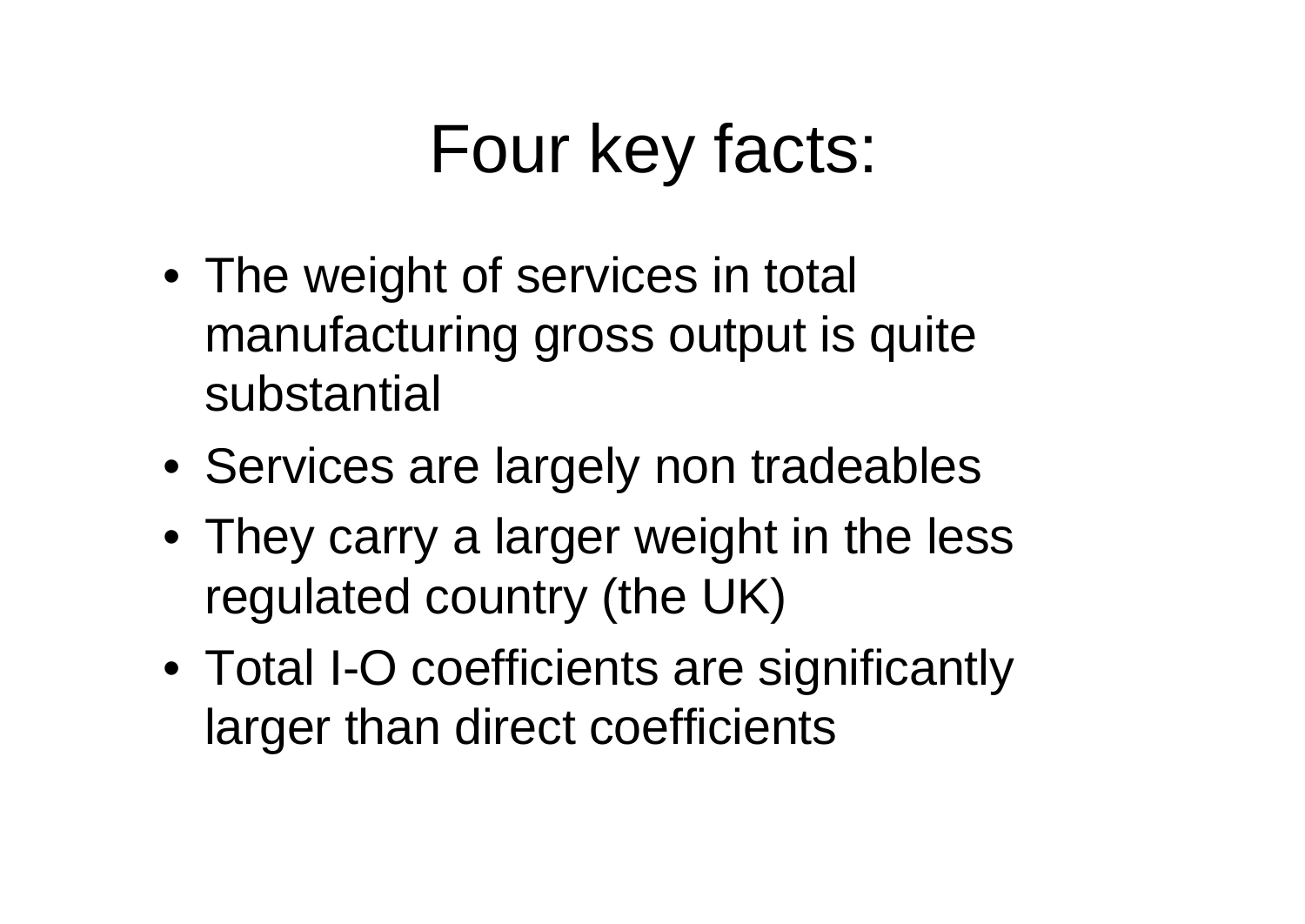#### **Openness in manufacturing and services**

|                      | <b>Germany</b> |              | <i>Italy</i>        |      | <b>United Kingdom</b>                                                               |              |
|----------------------|----------------|--------------|---------------------|------|-------------------------------------------------------------------------------------|--------------|
|                      | Import         | <b>Trade</b> | <b>Import</b> Trade |      | <b>Import</b><br><b>Penetration Openess Penetration Openess Penetration Openess</b> | <b>Trade</b> |
| <b>Manufacturing</b> | 0.31           | 0.63         | 0.23                | 0.42 | 0.4332                                                                              | 0.7715       |
| <b>Services</b>      | 0.02           | 0.05         | 0.02                | 0.06 | 0.0383                                                                              | 0.1090       |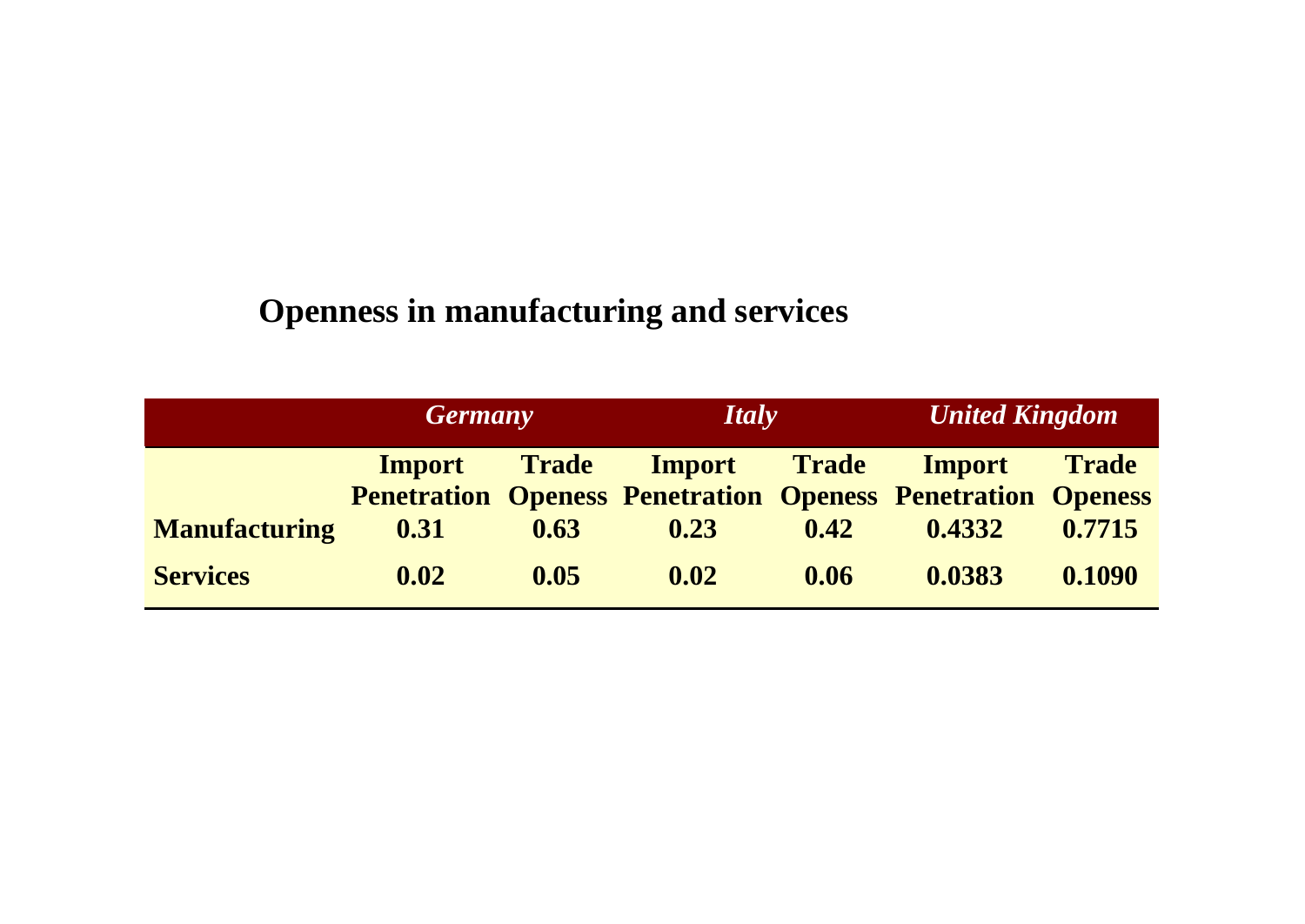**Figure 3.1 The weight of services in total output Italy versus the UK** 

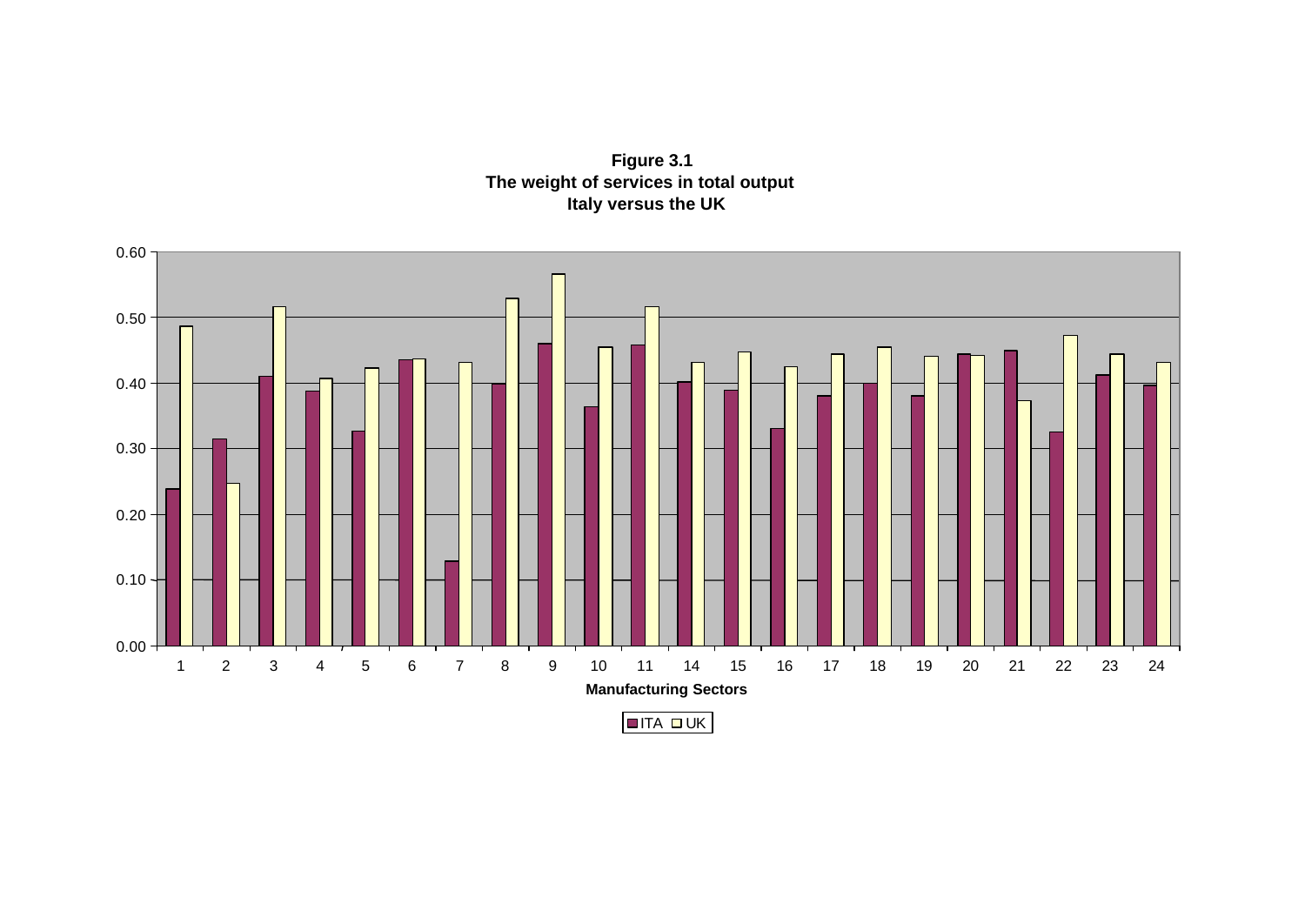**Figure 3.5 United Kingdom Weight of Services Sectors in Manufacturing Total Output** 

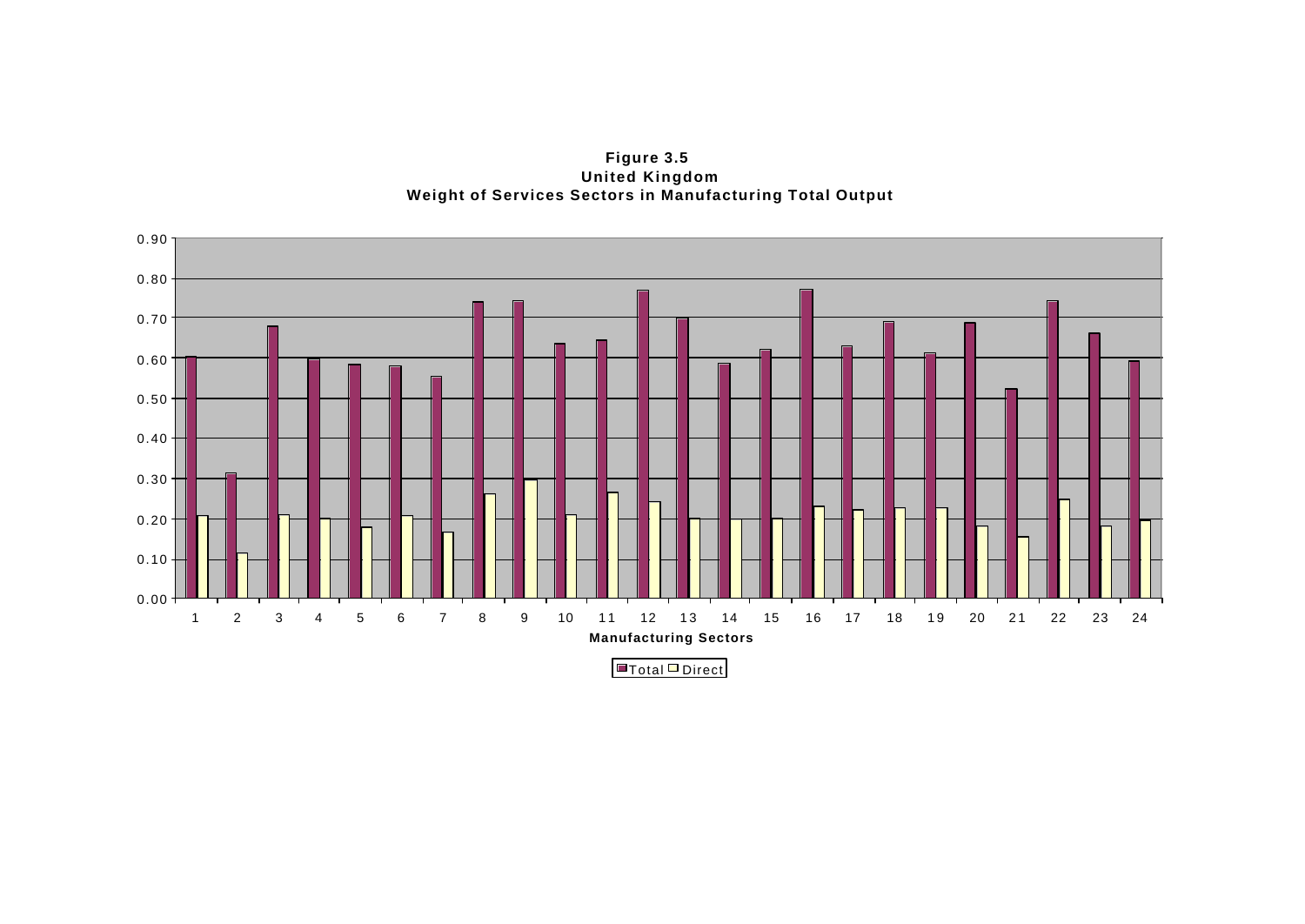## More than just financial services

**The share of selected services in gross 'manufacturing' output**

| <i>Services</i>                   | Germany | UK   | Italy |
|-----------------------------------|---------|------|-------|
| <b>Network services</b>           | 0,08    | 0,12 | 0,11  |
| <b>Financial services</b>         | 0,09    | 0,09 | 0,09  |
| <b>Wholesale and retail trade</b> | 0,07    | 0,07 | 0,07  |
| <b>Other business activities</b>  | 0,11    | 0,11 | 0,07  |
| <b>Total</b>                      | 0,34    | 0,38 | 0,34  |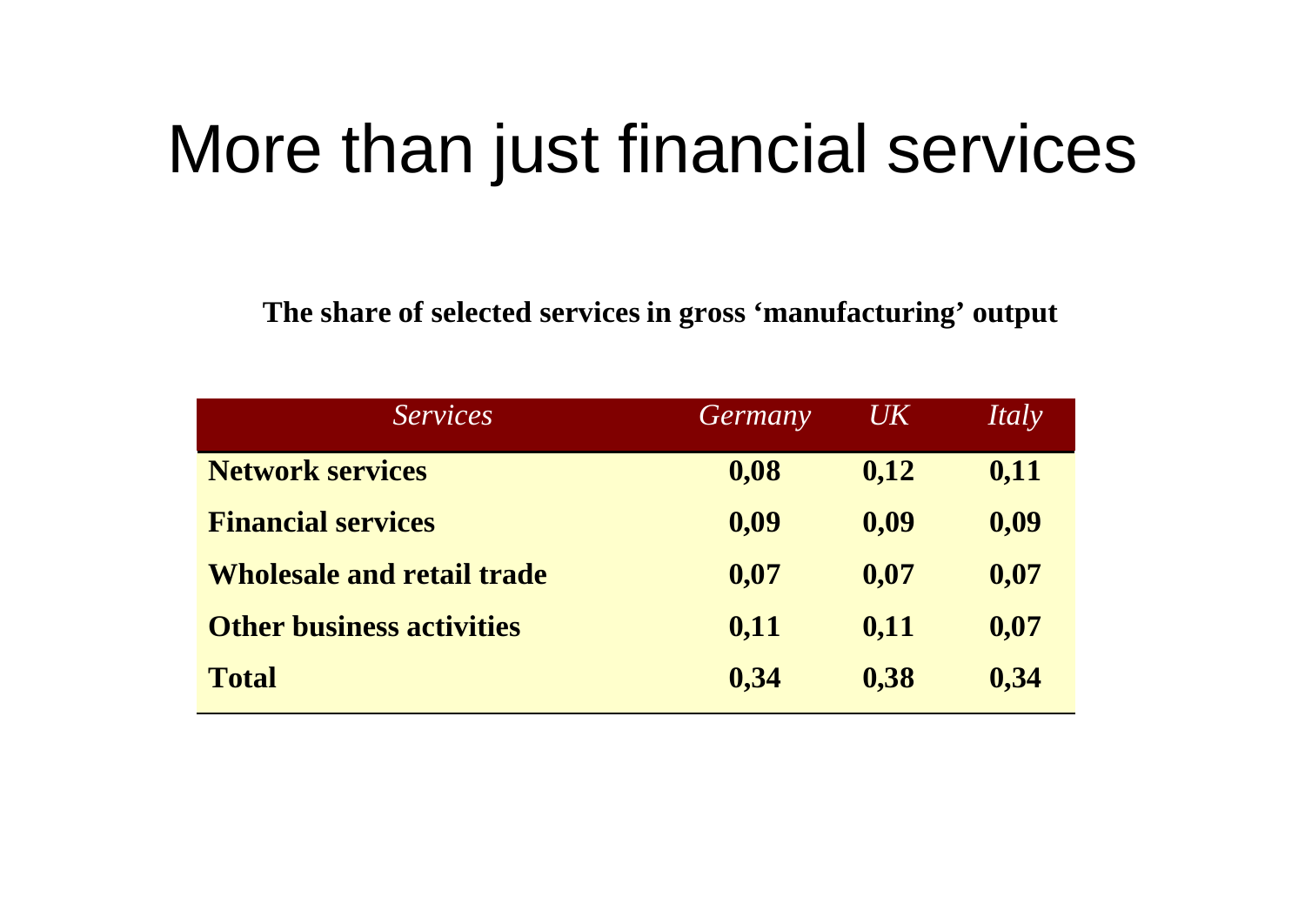The impact of service liberalization on 'manufacturing'

Question:

*do 'manufacturing' sectors that rely more intensively on highly regulated services perform less well in terms of:* 

- **a. Productivity growth?**
- **b. Ability to attract FDI?**

Answer:

**a. Yes**

#### **b. Yes**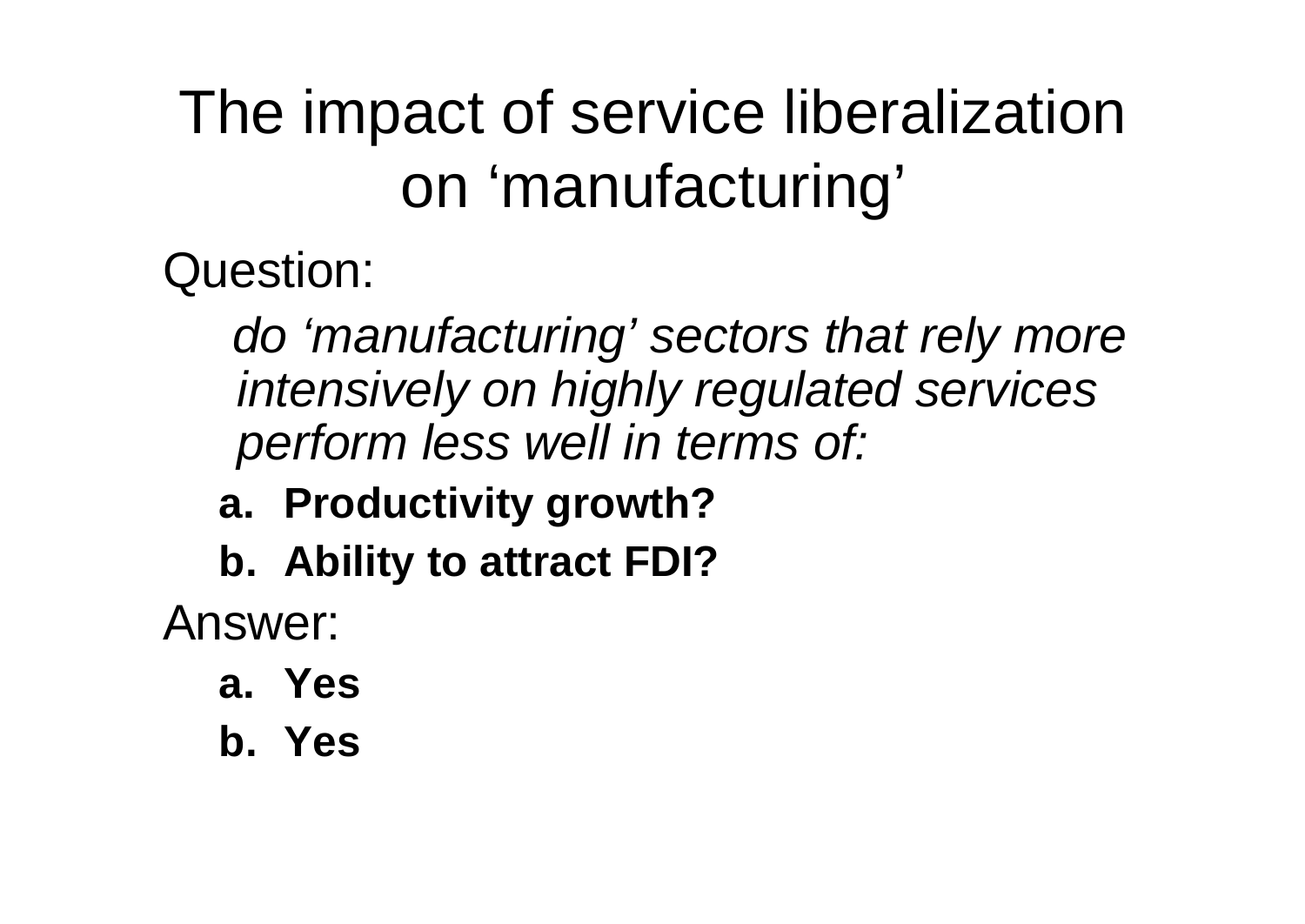#### **Productivity growth in manufacturing and regulation of services**

| Dependent variable:<br>$\Delta g l p$ |                        |                        |                        |
|---------------------------------------|------------------------|------------------------|------------------------|
|                                       |                        | <b>OLS</b> estimation  |                        |
|                                       | (1)                    | (2)                    | (3)                    |
| <b>Sectoral Dummies</b>               | <b>YES</b>             | <b>YES</b>             | <b>YES</b>             |
| $R^{BA}$                              | $-0.1368*$<br>(0.0491) |                        |                        |
| glp                                   | $-0.3472$<br>(0.2306)  | $-0.3465$<br>(0.2318)  | $-0.3455$<br>(0.2350)  |
| $R^{NET}$                             |                        | $-0.0767*$<br>(0.0268) |                        |
| $R^{NET+BA}$                          |                        |                        | $-0.0510*$<br>(0.0174) |
| <b>Number of observations</b>         | 56                     | 56                     | 56                     |
| R - squared                           | 0.6548                 | 0.6564                 | 0.6581                 |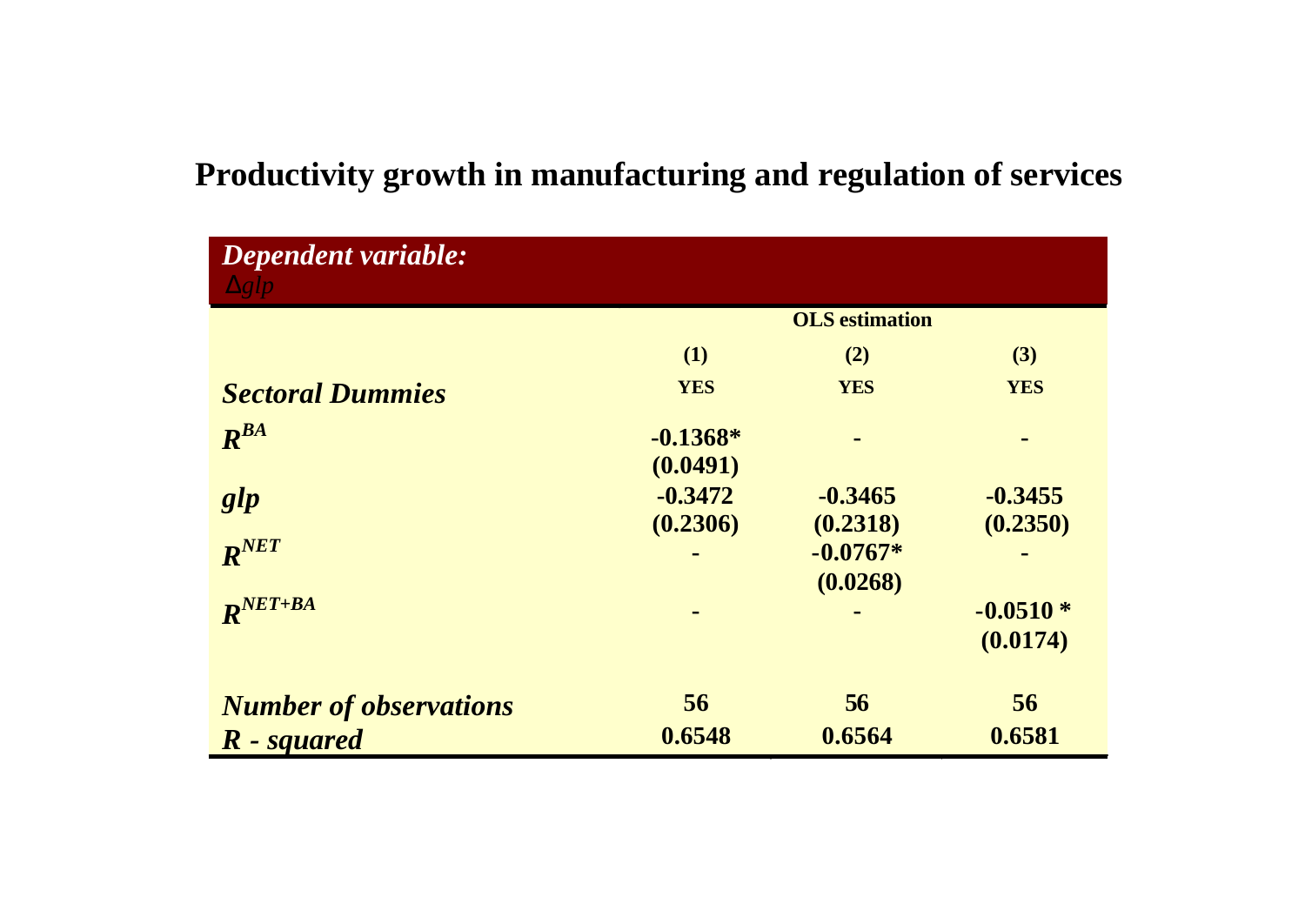#### **Regulation and FDI**

| Dependent variable            |                       | $\Delta$ <i>Mner</i> |             |
|-------------------------------|-----------------------|----------------------|-------------|
|                               | <b>OLS</b> estilation |                      |             |
|                               | (1)                   | (2)                  | (3)         |
| <b>Sectoral Dummies</b>       | <b>YES</b>            | <b>YES</b>           | <b>YES</b>  |
| <b>MNER</b>                   | $-0.1377$             | $-0.0858$            | $-0.1038*$  |
|                               | $*$                   | (0.0525)             | (0.0488)    |
|                               | (0.0442)              |                      |             |
| $R^{BA}$                      | $-0.1865*$            |                      |             |
|                               | (0.0413)              |                      |             |
| $R^{NET}$                     |                       | $-0.0653*$           |             |
|                               |                       | (0.0224)             |             |
| $R^{NET+BA}$                  |                       |                      | $-0.0524$ * |
|                               |                       |                      | (0.0146)    |
| Constant                      | $0.0672*$             | $0.0423*$            | $0.0516*$   |
|                               | (0.0117)              | (0.0119)             | (0.0111)    |
| <b>Number of observations</b> | 41                    | 41                   | 41          |
| $R$ - squared                 | 0.5412                | 0.3794               | 0.4384      |